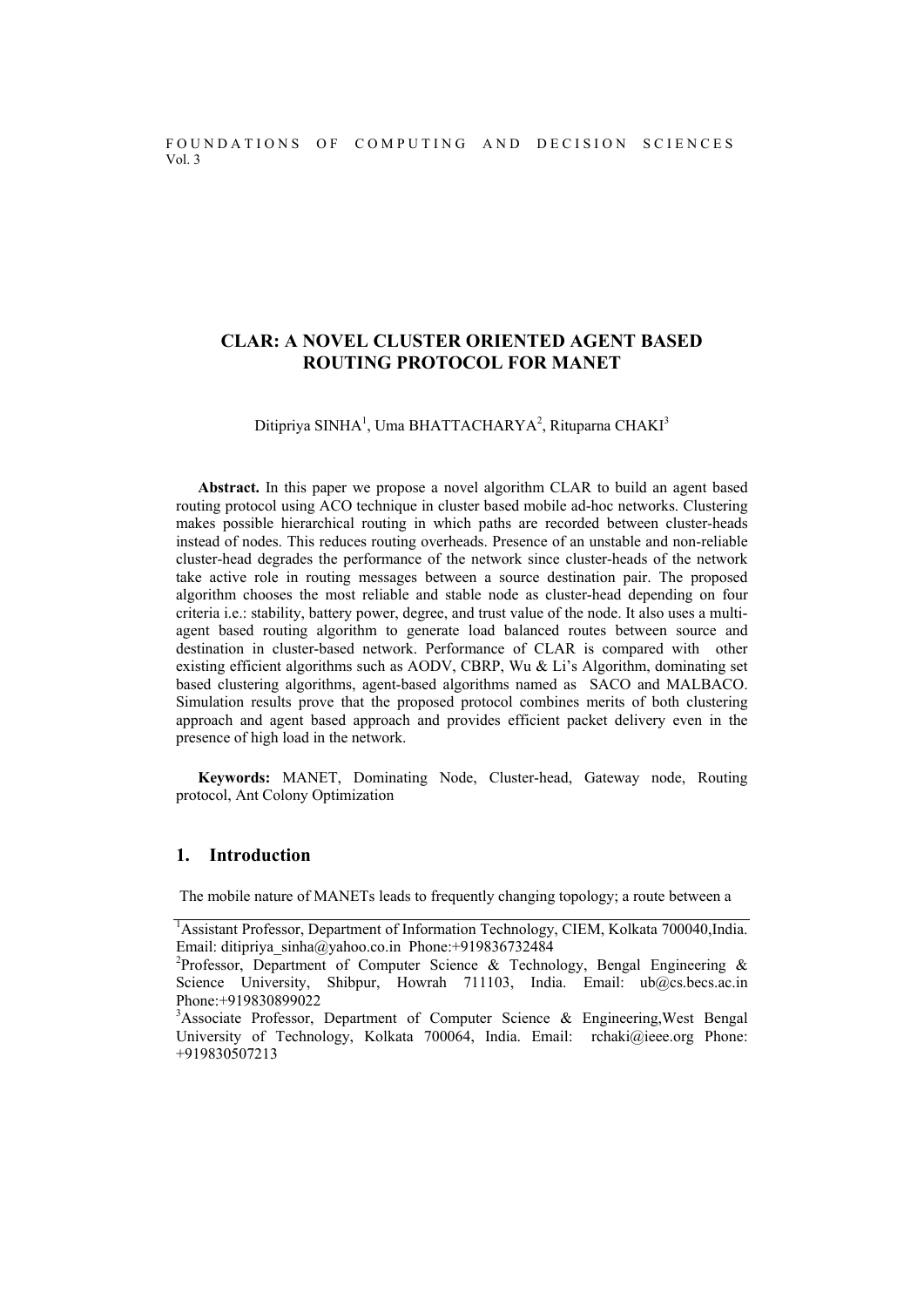source destination pair does not remain valid after a while. Battery life, loss of packets due to mobility, network partition, and transmission error are some of the inherent problems of MANETs. Most of the routing topology used by wired networks fails in case of MANETs. As compared to traditional wired links, the wireless links have significantly lower capacity, that cause the assignment of routing paths more challenging. The ever-increasing level of congestion also creates difficulties in assigning the route in MANET. The wide application coupled with inherent problems makes this field an important area of research. At present research works on cluster based and agent based communication between nodes in a MANET are gaining popularity.

Cluster based routing is aimed to solve the problem of nodes' heterogeneity, and also to limit the amount of routing information propagating inside the network. The idea behind clustering is to group network nodes into a number of disjoint or overlapping clusters. In a cluster, nodes whose priority are higher than other nodes in the network is called dominating nodes. The dominating node that coordinates cluster activities is selected as the cluster-head. Cluster-heads of the clusters take active role in routing messages between a source destination pair. Gateway nodes are used for inter-cluster communication.

Another hot topic of research over routing in MANETs concentrates over agent based ant colony optimization technique. This technique follows the natural behavior of ants for searching foods. Ants deposit a substance called pheromone on the ground as they move in search of food. Other ants can smell this pheromone, and their path-taking decisions are influenced by the pheromone deposition. The pheromone evaporates at an exponential rate, implying that the strength of the pheromone encountered by another ant is a function of the original pheromone strength and the time since the trail was laid.

Clustering makes possible hierarchical routing in which paths are recorded between cluster-heads instead of between nodes. This reduces routing overheads. Presence of an unstable and non-reliable cluster-head degrades the performance of the network since cluster-heads of the network take active role in routing messages between a source destination pair. So selection of a stable and reliable cluster-head is very important in cluster based network. On the other hand agent based approach uses ant colony optimization technique which is used to find shortest route between source-destination pair in ad-hoc networks. But, a few of them are concerned about load and congestion in the network.

In this paper we propose a novel algorithm to build an agent based routing protocol using ant colony optimization techniques in a cluster based mobile ad-hoc network. In this algorithm clustering set up phase is accomplished by using dominating set of nodes. A cluster-head of good quality is defined in this paper by its stability, battery power, connectivity or degree, and trust value. Gateway nodes are also selected from the set of dominating nodes. The proposed algorithm CLAR chooses the most reliable and stable node in a cluster as the cluster-head. It also uses a multi-agent based routing algorithm using ACO to generate load balanced routes between source-destination pairs in a cluster based network.

In this paper section 2 contains review of past works in the area of routing protocols and scope of the work is mentioned in section 3. Section 4 describes proposed work. In section 5 performance of the proposed work has been evaluated. Conclusion has been drawn in section 6.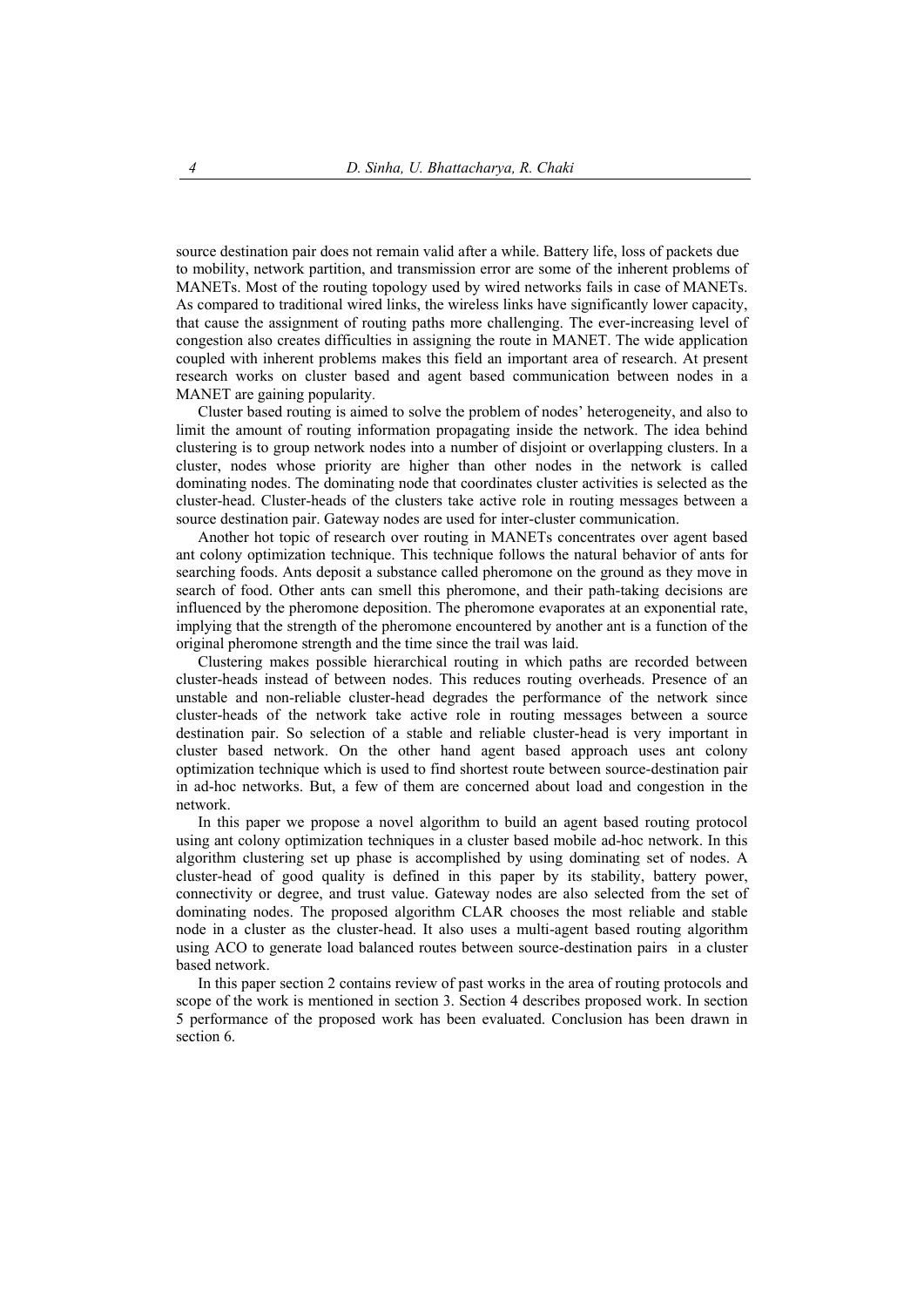## **2. Review of past works**

A categorized review covering the basic routing protocol, cluster based routing protocol and agent based routing protocol is presented in this section.

## **2.1. Basic routing protocols**

Destination Sequenced Distance Vector (DSDV) [4, 5] routing protocol is one of the first routing protocols for ad hoc networks. A number of routing protocols have been proposed based on this distance-vector approach, e.g. the Extended Bellman-Ford (EXBF) [6] algorithm. The EXBF protocol is free from routing loops and count-to-infinity problem.

Dynamic Source Routing (DSR) [9] protocol is an on-demand protocol that establishes a route by flooding route request packets in the network. The major limitation of this protocol is that the route maintenance mechanism fails to repair a broken link locally. Ad hoc On Demand Vector (AODV) [7, 8] routing protocol offers loop-free routes even while repairing broken links and is also scalable to a large extent. One of the disadvantages is that the intermediate nodes may have stale entries leading to inconsistent routes.

## **2.2. Cluster based routing protocols**

The basic routing protocols show degraded performance as the number of nodes increases. Individual nodes face power shortage due to extra load. The cluster based approach tries to reduce the load on individual nodes, as well as increases scalability and efficiency of routing protocols in mobile ad-hoc networks. The two main tasks involved in maintaining a cluster based network are finding the cluster-head nodes and partitioning the network into clusters. The following section presents review of cluster based routing protocols.

CBRP [22, 18] is the example of this type of routing protocols. CBRP divides the nodes in ad-hoc network into a number of disjoint or overlapping clusters. Every node upon receiving "HELLO" message from its neighbour compares its own id with other. If a node distinguishes its own id is the lowest id between its neighbours, this node declares itself as the cluster head. A cluster-head is elected for each cluster to maintain cluster membership information. Inter-cluster routes are discovered dynamically using the cluster membership information kept at each cluster-head. A cluster-head elects a gateway node to communicate with other cluster-heads. CBRP is based on source routing similar to DSR. This CBRP protocol efficiently minimizes the flooding traffic during route discovery and speeds up route discovery process. Too much traffic due to interference is the shortcoming of this protocol.

Minimal energy consumption is one of the goals of cluster based routing protocols. CRAM [16, 30], AWCBRP [25] and SEDEEC [2] are concerned about this. CRAM selects Multi-Cluster-Heads in every cluster since one cluster-head in a cluster may be unreliable and may cause losing energy in case of node failure. This improves energy efficiency and enhances data transmission reliability in MANETs. CRAM however fails to adapt to topology changes. AWCBRP is energy efficient and is based on adaptive weighted cluster based routing protocol which amends swiftly to the topological changes and establishes the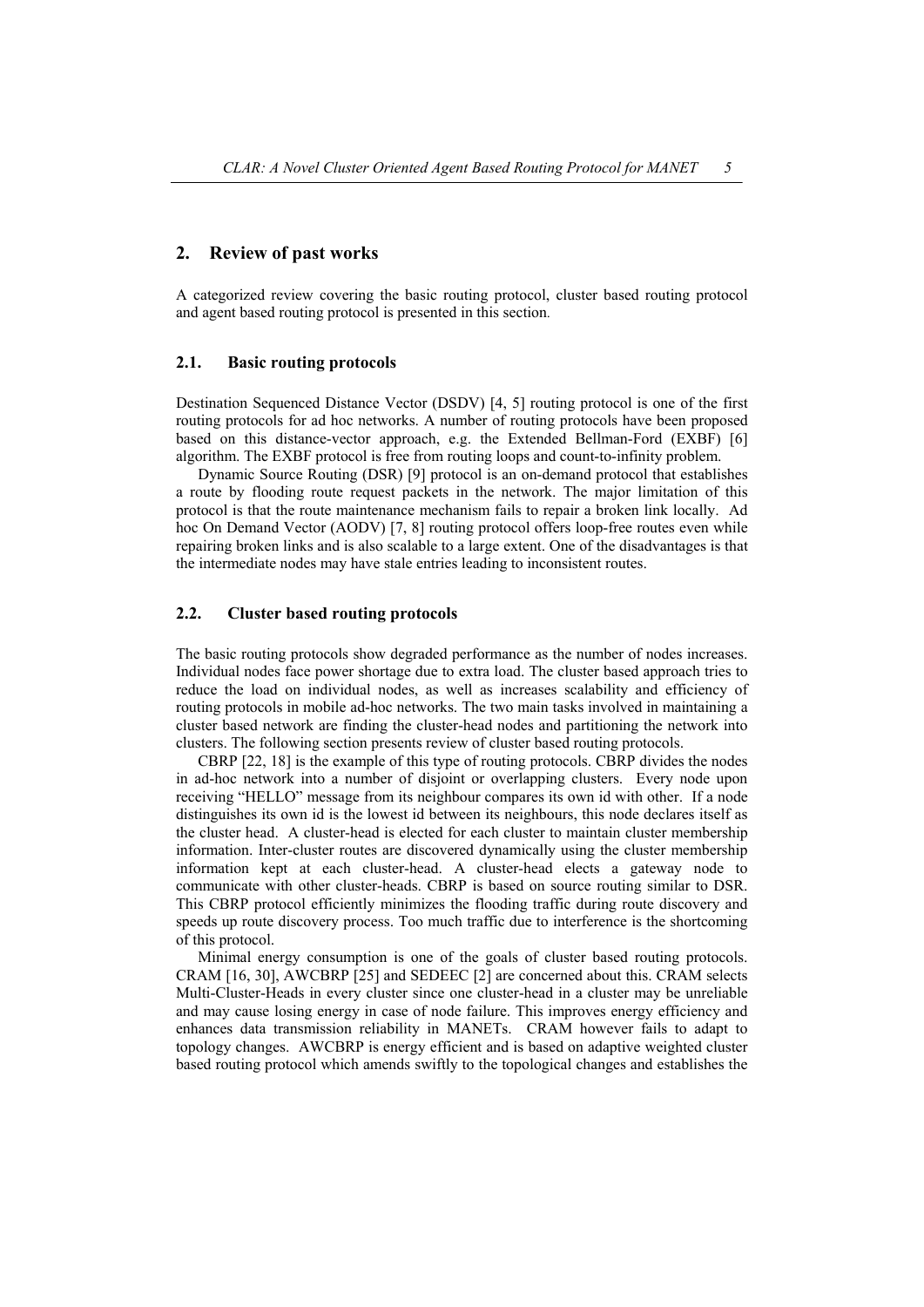routing efficiently. This involves high link breakage rate and so partitioning rate of the network is considerably high leading to increase in computational overhead. To increase the life time of whole network SEDEEC is designed. SEDEEC refers to Stochastic and Equitable Distributed Energy Efficient Clustering applied on a heterogeneous network with base station located far away from the network. It introduces two level hierarchical concept, which allows better use and optimization of the energy dissipated in the network.

Wu & Li's algorithm [29] proposes Connected Dominating Set (CDS) based algorithm for clustering in mobile ad-hoc networks. The main objective of this algorithm is to find the minimal connected dominating sets so that overhead in the network is reduced by decreasing the quantity of cluster-heads. A Dominating Set Based Clustering Algorithm [10] is an extension of Wu  $&$  Li's method. This algorithm performs well in dense mobile networks, but it is neither scalable, nor resource-balanced. Scenario-based Clustering Algorithm for Mobile ad hoc networks (SCAM) [28] and (k,r)- Dominating set based weighted and adaptive clustering algorithm [26] are two adaptive and distributed clustering algorithms. Quality of a cluster-head is calculated based on different metrics such as connectivity, stability and residual battery power. Stable cluster formation is the main objective of these algorithms. DEMAC [1] is another cluster based routing protocol where cluster head selection is based on residual energy and mobility of the node. SRCHS [13], a Stable Reliable Cluster-head Selection Protocol for mobile ad hoc networks is proposed by the authors. SRCHS selects dominating nodes and non-dominating nodes on the basis of their weight, where weight of a node depends on degree, stability, residual energy and trust value of the node which makes the cluster-head not only stable but also reliable. However actual routing of packet is not considered in it.

Cluster based routing protocol for Delay-Tolerant Mobile Networks (DTMN) [3, 15] uses distributed clustering. Mobility patterns of all nodes are learnt autonomously and on the basis of that clusters are formed. The nodes in a cluster interchangeably share their resources for reducing overheads and balancing resources. This way it increases scalability and efficiency of routing for DTMN.

## **2.3. Agent based routing protocols**

Agent based approaches have become popular enough in reducing loads on individual nodes while trying to optimize the performance. This review is based on research in agent based approaches based on ant colony optimization (ACO) for routing and load balancing in an ad-hoc network. There are mainly two different types of agent based routing logic single agent, and multi agent. The following section presents a categorized review of ant colony optimization based routing protocols.

SACO [17] is an agent based routing protocol created to solve the problem of finding shortest path between two nodes in a network. The main computational expense of SACO lies in the updation of pheromone level and calculation of probabilities. It fails to adapt to the dynamic topology. ANT-NET [27], a multi-path routing protocol is a useful technique for dynamic routing in packet switched network. Route discovery is done by using Forward Ants (FANT) and Backward Ants (BANT) as in ANT-NET. Here every ant carries a stack which contains the whole route from a source to a destination. It suffers from bandwidth allocation and hop-count drawbacks and thus it leads to limited scalability. Ant Based Control (ABC) [14] replaces routing tables with pheromone table. It is concerned with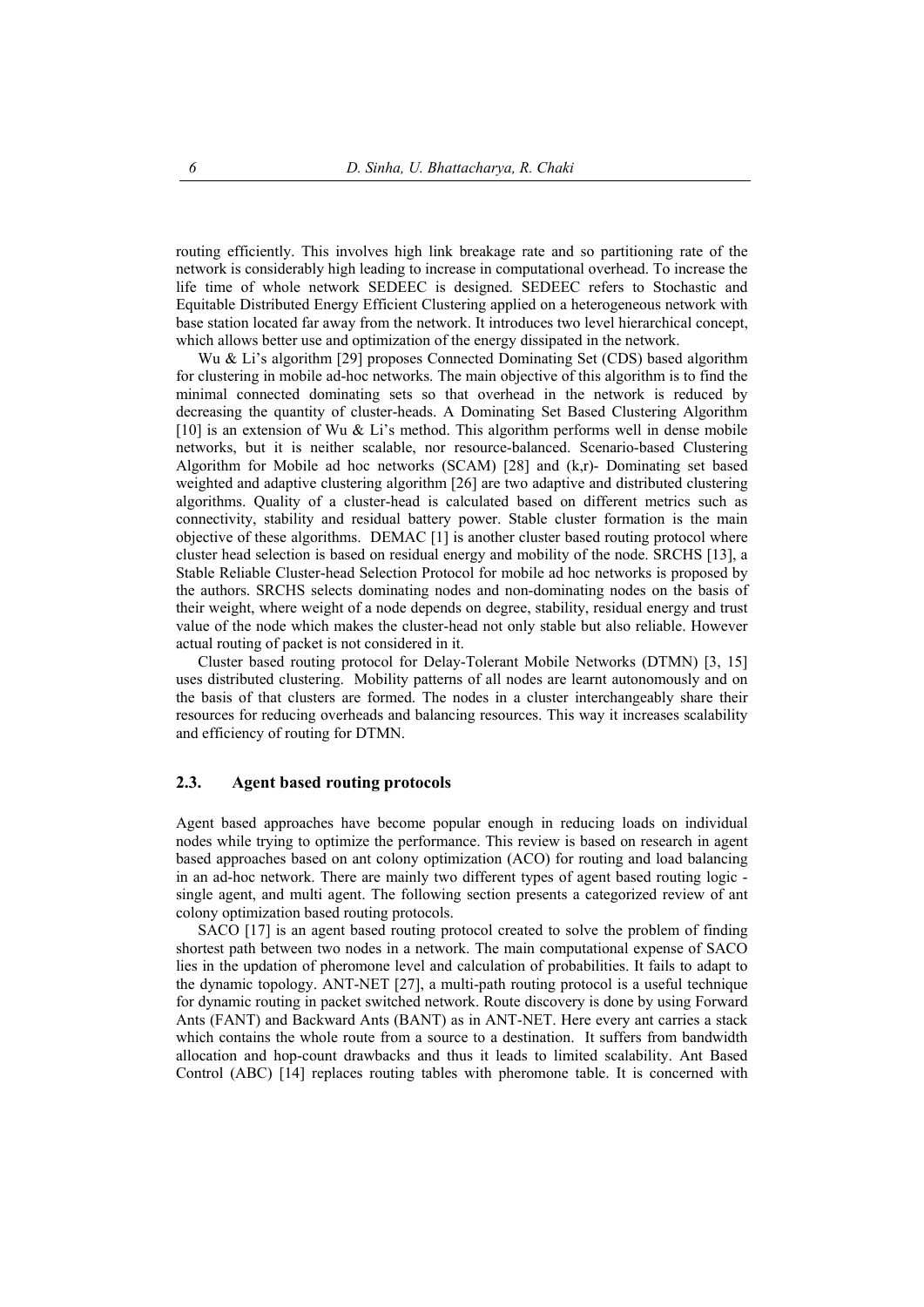routing in packet-switched networks and is the first application of ACO to dynamic problems. The main advantage of it is the dynamic property, which results in robustness under various networks and increase of scalability. This technique has a way of avoiding congested nodes. A new proactive routing protocol in MANETs [21] proposes a proactive ant based routing approach for MANETs inspired by the ACO paradigm. This algorithm proactively sets up multiple paths between source destination pairs. It does not follow any features of reactive routing protocols. AntHocNet [24] is a hybrid ACO-routing algorithm. It is a combination of reactive and proactive techniques. The reactive paths are only setup at the start of a session. Proactive paths are set up during maintenance and updated next. It does not give any mechanism for cycle detection. ARA [19] an ACO-based routing scheme using distance vector routing which detects cycle. Route discovery in ARA is done by using Forward Ants (FANT) and Backward Ants (BANT) as in ANT-NET. Once the route is established, packet transmission starts. ARA fails to provide expected throughput with high network load and multimedia data. A parallel ant colony optimization algorithm for all pair routing in MANETs [20] focuses on demand routing using meta-heuristic search technique based on swarm intelligence. This algorithm also develops mechanism to detect cycle. But it also does not take care of load and congestion in the network.

LCRACO [11] is the example of multi agent based load balanced routing of ACO. Connection is established on a multi path basis to balance the load in the network. This algorithm uses two colonies of ants (red and blue) to search for the load balanced path. MALBACO [12], an improved version of LCRACO is another new multi-agent load balancing ant colony optimization algorithm for MANETs. In MALBACO, a node selects the optimized route on the basis of probability of pheromone concentration.. In this protocol probabilities of choosing the same path by two colonies of ants are also reduced. In this way load remains balanced and congestion becomes controlled in MANETs. On the other hand Load balancing of Ant Based Algorithm in MANET [23] proposes an efficient ant based algorithm for data transfer in MANETs.

## **3. Scope of the proposed work**

The review leads to the observation that both clustering and ACO techniques have been proved to be quite useful in routing data packets in MANETs. A few limitations still remain.

A successful approach for dealing with maintenance of mobile ad-hoc networks is by partitioning the network into clusters. Clustering is a method that aggregates nodes into group which helps improve routing at network layer by reducing the size of the routing table and in turn the transmission overhead which occurs due to the updation of routing tables after change in topology. Stability and reliability of cluster based approach depend on quality of cluster-heads and gateway nodes in the network. If quality of cluster-head is poor, performance of the network gets also degraded. It is obvious that a cluster-head will be more stable and reliable if we consider its trust value, degree, the residual battery power and mobility as parameter to the election of cluster-head. Selection of gateway nodes also plays an inevitable role in clustered network which needs to be taken care of.

ACO technique is the example of agent based approach. The swarm intelligent mechanisms present in natural ant colonies are used by a powerful class of optimizing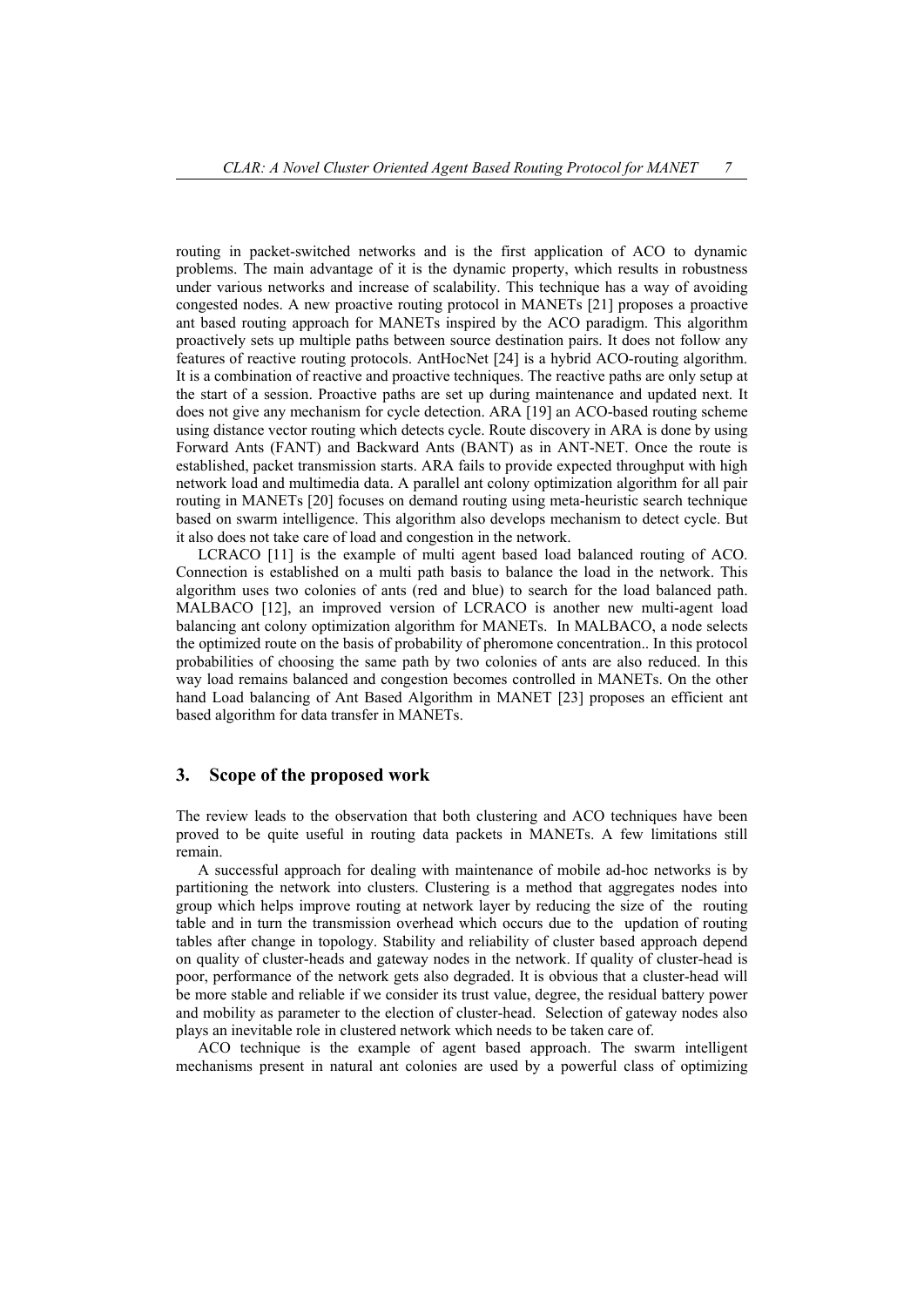algorithms. ACO techniques give optimum shortest route between a source destination pair. Very a few ACO based routing protocols such as LCRACO and MALBACO are concerned on balancing load and reducing congestion in the network.

The proposed algorithm 'CLAR' addresses the problems of formation of cluster, selection of stable, reliable, and powerful cluster-head and gateway nodes in cluster based MANETs and then routing packets using multiple agents for balancing load and reducing congestion in the network. Thus proposed protocol combines merits of both cluster based and agent based approaches.

## **4. Proposed work**

Proposed work has been described fully in this section.

## **4.1. Assumptions**

**i)** Mobility model used here is random waypoint [31]. This model restricts movement of the mobile nodes to a rectangle. Each node picks a destination within the rectangle along with a speed. The node travels to the destination at that speed. Upon reaching the destination, the node selects and waits for a uniformly distributed pause time. After waiting, the node picks another destination and another speed, continuing the process. The parameters of this model are the minimum and maximum speed and the maximum pause time.

**ii)** No path loss exists.

**iii)** Knowledge of the location coordinates is assumed to be known for all nodes by using a GPS like scheme.

**iv)** All members of a cluster are within r hop distance.

**v)** Each cluster in the network consists of 4 sectors and each sector has at least one gateway node.

## **4.2. Data Dictionary**

- $\bullet$  domnode<sub>i</sub>: It describes i<sup>th</sup> dominating node in a cluster.
- ch-id<sub>i</sub>: It defines the cluster-head of  $i<sup>th</sup>$  cluster.
- CH: A variable used to represent a specific cluster-head or a node in the path in between destination-cluster-head and destination.
- $\bullet$  W<sub>i</sub>: Weight of node i.
- $cost_{i,i}$ : It is the cost of a link connecting node i and node j. It is defined as the distance between node i and i during specific time interval.
- rmax: Maximum amount of red pheromone amongst all available links at a particular time.
- bmax: Maximum amount of blue pheromone amongst all available links at a particular time.
- forward count<sub>i</sub>: Number of messages sent by Monitor successfully via node i.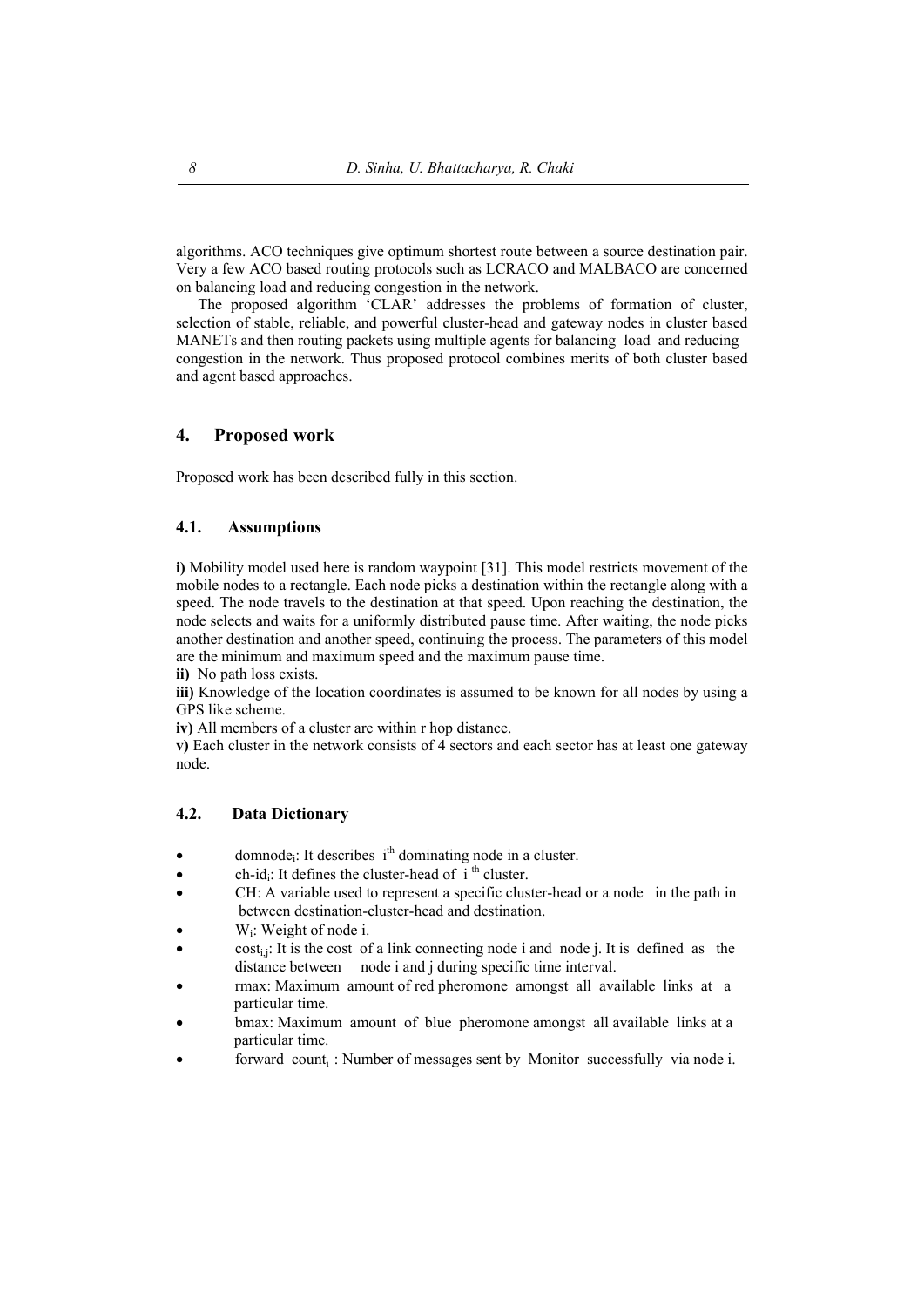- tot forward message; : Total number of messages sent by the MONITOR via
- node i.
- $G_i$ : Gateway node of i<sup>th</sup> cluster
- x: Total number of messages to be sent from a source to a destination.

## **4.3. Definitions**

**Definition 1***:* Mobility of a node i having n number of neighbours is defined as the summation of difference of distance computed between the node and all its neighbours during time interval  $\Delta t$ , i.e., mob<sub>i</sub>= $\Sigma_{s=1,n}$  dist(i,s) where, dist(i,s)=|d<sup>t</sup><sub>si</sub> - d<sup>t+ $\Delta t$ </sup>si| where s is a neighbour of node  $i$ ,  $d_{si}^{t}$  indicates distance between node s and node i at time t. The distance is calculated from the location co-ordinates of the nodes at that instant of time. Stability of the node is defined as the inverse of its mobility.

**Definition 2:** Cost<sub>i,j</sub> on a link between node i and j is defined as the distance between node i and node j during a specific time interval.

**Definition 3:** Total battery power consumption bp<sub>i</sub> of a node i is proportional to energy required for forwarding and receiving number of packets and also size of packets transmitted and received by the node during a specific time interval.

**Definition 4:** Probability of concentration of red and blue pheromone between source node i and destination node j is defined in the following way:

$$
rprob_{ij} = red_{ij} / phsum_{current}
$$
\n(4.1)

$$
bprob_{ij} = blue_{ij} / phsum_{current}
$$
\n(4.2)

$$
phsum_{current} = phsum_{prev} + red_{ij} + blue_{ij}
$$
\n(4.3)

where,

phsumprev is the total amount of red and blue pheromone deposited between node i and next hop node j at time t. Initially phsum<sub>prev</sub>= 0.

phsum<sub>current</sub> is the total amount of red and blue pheromone deposited between node i and next hop node j at time t+∆t.

red<sub>i</sub>; It defines red pheromone value of the link between node i and next hop node j. It is initialized with summation of trust value and battery power of node i.

blue<sub>i</sub>; It defines blue pheromone value of the link between node i and next hop node j. It is initialized with summation of degree and stability of node i .

 $rprob_{ij}$  is the probability of deposition of red pheromone between node i and next hop node j.

bprob<sub>i,j</sub> is the probability of deposition of blue pheromone between node i and next hop node j.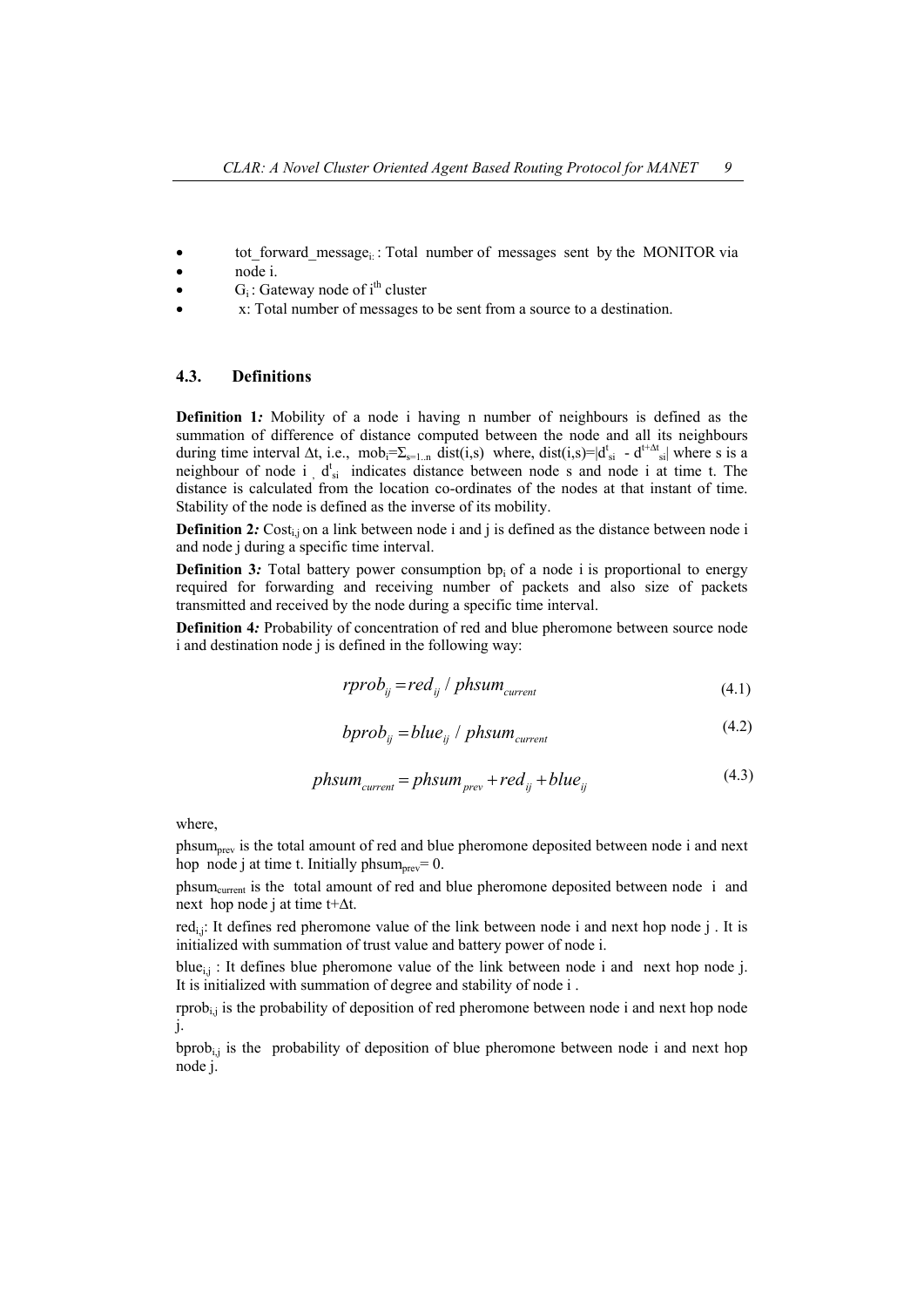These red and blue pheromone probabilities are used for path selection by red and blue ants respectively.

**Definition 5:** A node i is dominating if its weight crosses threshold limit. Weight of the node i depends on its trust value (ta<sub>i</sub>), battery power (bp<sub>i</sub>), degree (deg<sub>i</sub>) and stability (1/mob<sub>i</sub>). Dominating status will be determined using the following relations and the logic:

Weight of node i i.e

$$
W_i = ta_i + \deg_i + 1/mob_i + bp_i
$$
\n
$$
(4.4)
$$

$$
select = (1/p)\sum_{j=1}^{p} W_j \tag{4.5}
$$

where p is number of the neighbour nodes of node i. if  $W_i$  >=select, Node i is declared as the dominating node.

**Definition 6:** Trust value ta<sub>i</sub> of a node i is defined as follows:

$$
ta_i = forward\_count_i / tot\_forward\_message_i
$$
\n(4.6)

### **4.4. Description of proposed protocol**

Proposed protocol is divided into following three sub-sections i.e.: Initialization of cluster formation, Entry of a new node and Routing protocol.

## **4.4.1. Initialization of cluster formation**

Initialization of cluster formation is divided into three components. **Assign-weight( )** in the following subsection A will assign some weight to all nodes depending on battery power, mobility, degree, and trust value of the node. **Initialize-cluster (** ) in the subsection B is used to form a single cluster initially and **Initialize-set-of-clusters ( )** in the subsection C is finally described to form an initial set of clusters.

#### **A. Assignment of weight to each node in the network (Assign-weight( ))**

**Step 1**: Any node i advertises its presence by broadcasting a NEIGHBOURREQUEST message whose format is {sequence-number, node-id-i}.

**Step 2:** The nodes within one hop distance send an ACK message of format {sequencenumber, node-id-i, first-hop-id} to the initiator node with in a predefined time period.

**Step 3:** All such nodes are added to the neighbour list of the node i.

**Step 4:** Node i sends its neighbour list, battery power and degree to one of its neighbour called as Monitor.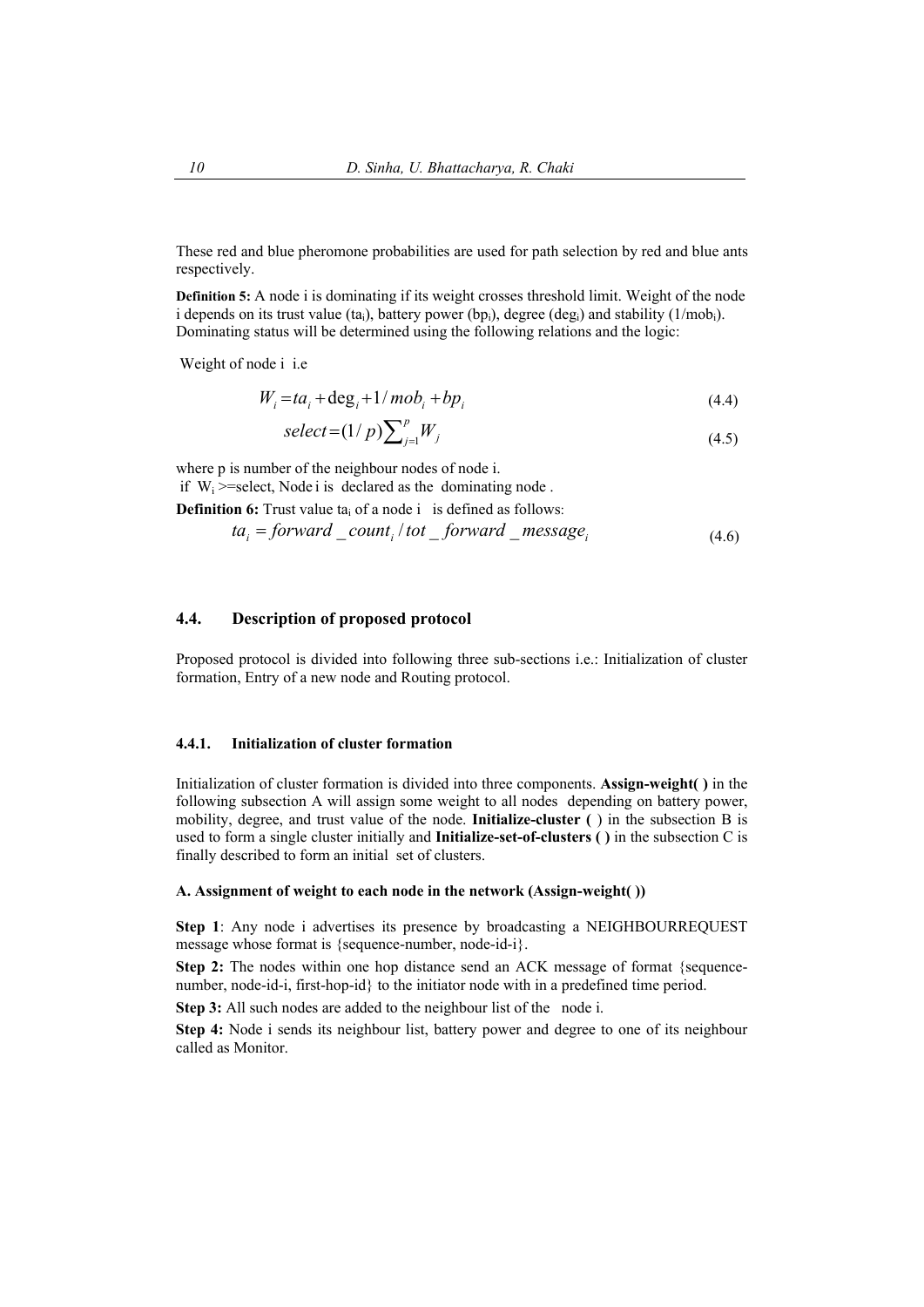**Step 5**: Monitor observes mobility of the initiator node for some time interval  $t_{\text{mon}}$  and then calculates its mobility by using Definition 1 [Section 4.3].

**Step 6**: During this period t<sub>mon</sub> Monitor sends some messages to another node present in the neighbour list using node i as the intermediate node.

**Step 7:** Depending on the number of successful transmission of a number of messages, Monitor assigns a trust value to the initiator node using Equation 4.6 in Definition 6 [Section 4.3]. Monitor calculates weight of the node i using Equation 4.4 in Definition 5 [Section 4.3]. If weight of the node is greater than select [Definition 5, Section 4.3], the status of the node is a dominating one by Definition 5 [Section 4.3].

**Step 8**: Monitor sends weight and status of the node i to the node i. Thus, the node i is aware of its weight and status.

**Step 9**: The process from step 1 to step 8 will be repeated for every node present there.

**Step 10:** Stop.

## **B. Initialization of cluster formation (Initialize-cluster( ))**

**Step 1**: Any node called as initiator broadcasts FINDNEIGHBOUR message to its neighbours. Message format is{sequence-number, initiator-node-id, hop-count}. Hop-count is initially 0. Value of the final hop-count is considered as r.

**Step 2:** When it reaches to next-hop nodes, they send the ACK message to the initiator. The ACK message contains the information {sequence-number, initiator-node-id, next- hopneighbour-id<sub>1</sub>, status, W  $_{\text{id}1}$ , hop-count}, where W  $_{\text{id}1}$  is the weight of the first-hopneighbour node -id1 and status indicates whether the node is a dominating one or not. Hopcount in ACK message is increased by the value 1.

**Step 3:** The nodes which send the ACK message to the initiator, again broadcast FINDNEIGHBOUR message to other nodes in the next hop which contains the information as follows : {sequence-number, initiator-node-id, next-hop-neighbour-id<sub>1</sub> hop-count}.

**Step 4:** The ACK message which reaches the initiator node from 2 hop distance (i.e. hopcount=2) within a specific time interval contains the message format  $\{$  sequence-number, initiator-node-id, next-hop-neighbour-id<sub>1</sub>, next-hop-neighbour-id<sub>2</sub>, status,  $W_{id2}$  hop-count}, where  $W_{id2}$  is the weight of the neighbour id<sub>2</sub> and status indicates whether the node nexthop-neighbour  $id_2$  is a dominating one or not.

**Step 5:** Hop-count is increased by 1 and broadcasting FINDNEIGHBOUR message and sending ACK message by next hop nodes will be repeated so long as hop-count becomes equal to r. Final ACK message from r hop distance which reaches the initiator node contains the following information:{sequence-number, initiator-node-id, next-hopneighbour-id<sub>1</sub>, next-hop-neighbour-id<sub>2</sub>,......, next-hop-neighbour-id<sub>r</sub>, W<sub>idr,</sub> status, W<sub>idr,</sub>, hopcount }, where  $W_{\text{idx}}$  is the weight of the next-hop-neighbour-id<sub>r</sub> at r-hop distance from the initiator-node and status indicates whether the next-hop-neighbour- $id_r$  is a dominating one or not.

**Step 6:** Cluster is formed by those neighbours at a distance  $\leq$  from which ACK message reaches the initiator node within a predefined time interval.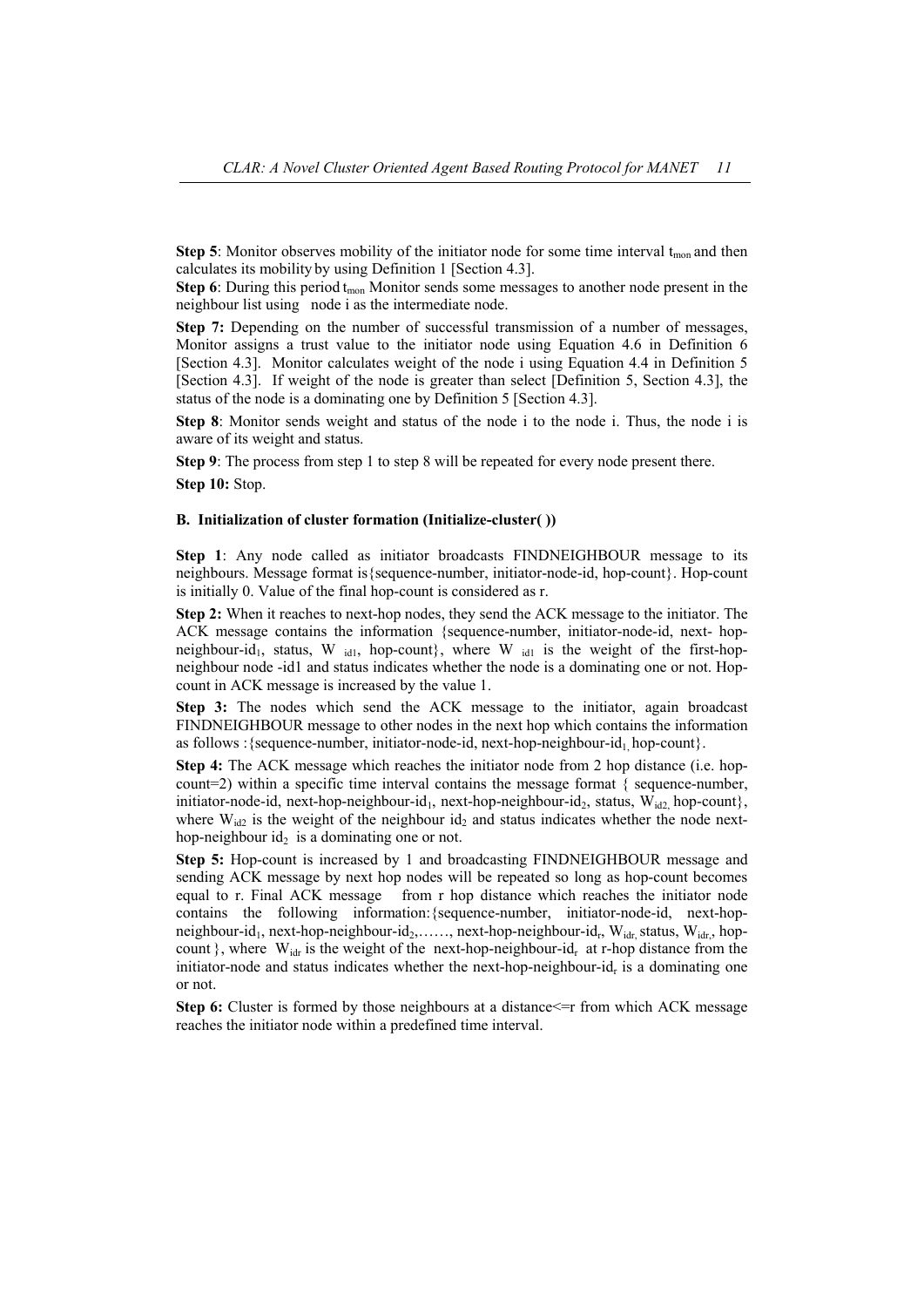**Step 7:** If any node gets more than one FINDNEIGHBOUR message from many initiators simultaneously, the node will send ACK message to any one of them and the other FINDNEIGHBOUR message will be discarded by it.

**Step 8**: Dominating node having highest weight among them is selected by the initiator node as a cluster-head (CH) and the initiator node transfers its neighbour list to the cluster head CH.

**Step 9:** CH advertises its identity to all nodes in its neighbour-list.

**Step 10:** Cluster-head CH divides the cluster into 4 sectors. In each sector, node having highest weight is selected as a gateway node.

**Step 11:** Stop

#### **C. Set of cluster formation (Initialize-set-of-clusters( ))**

**Step 1:** Some nodes which are separated among themselves by more than 2r hop distance are selected randomly. Procedure **Initialize-cluster ( )** in subsection 4.4.1.B is executed for each of the selected nodes which leads to form a set of clusters with their members, stable cluster-heads and gateway nodes in the network for a specified time duration.

**Step 2**: After a specified time duration, the whole process of **Assign-weight( ),** and step1 of **Initialize-set-of-clusters()** is executed to form the new set of clusters in MANETs and this process will go on continuously.

### **4.4.2. New node entry within a cluster (New-entry( ))**

**Step 1:** Step 1-Step 7 of **Assign-weight ( )** will be followed considering new node as node i in **Assign-weight ( )**.

**Step 2***:* Monitor of the new node transfers weight and status of the new node to the clusterhead and also to the new node.

**Step 3:** If weight of the new node is greater than that of the present cluster-head, the new node advertises itself as new cluster-head and requests the present one to send all neighbour list and gateway members' list to it. Old Cluster-head sends them to the new Cluster-head.

#### **Step 4**: Stop

Entry of a new node into a cluster is shown using Figure1, Figure 2 and Figure 3.

#### **4.4.3. Routing protocol**

Routing protocol will be governed by the algorithm **Route-Cluster( ). Route-Cluster( )** during its execution may call another module **gateway-route( )** and **ACO-Route( )** which are described later.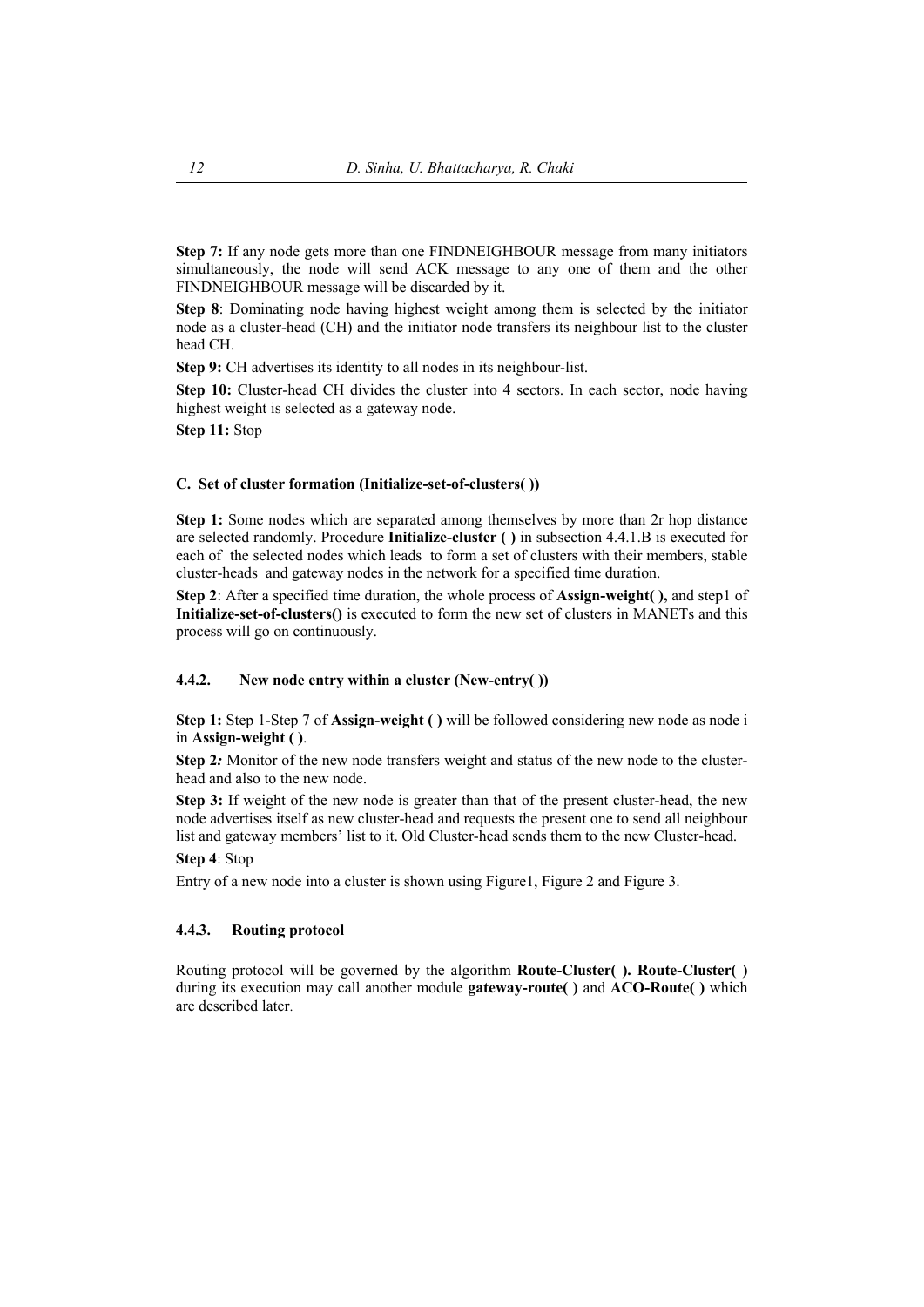### **A. Module Route-Cluster ( )**

**Step 1:** Each node in network maintains two pheromone tables-Red and Blue. Each entry of red pheromone table is initialized with summation of trust value and battery power of the node. On the other hand each entry of blue pheromone table is initialized with summation of stability and degree of the node [Definition 4 in section 4.3].

**Step 2:** For a particular source-destination (S-D) pair, source informs the destination address  $D$  to its respective cluster-head (say ch-id<sub>i</sub>)

**Step 3:** If the destination does not belong to this cluster-head ch-id<sub>i</sub>, ch-id<sub>i</sub> calls **gatewayroute()** which finds the path from source-cluster-head ch-id i to the destination clusterhead ch-id<sub>m</sub> via intermediate gateway nodes and cluster-heads, CH = ch-id<sub>m</sub> ; Else CH = ch-  $id_i$ 

**Step 4:** Cluster-head CH calls **ACO-Route ( )**

**Step 5:** Stop



**D**

**Fig. 1: Monitor selection** 

**H** 

**K** 

CH

**A** 

**B C**



**ACK Messages are sent by node C to D through A**

**Fig. 2: Trust value Assignment of new node A by Monitor D**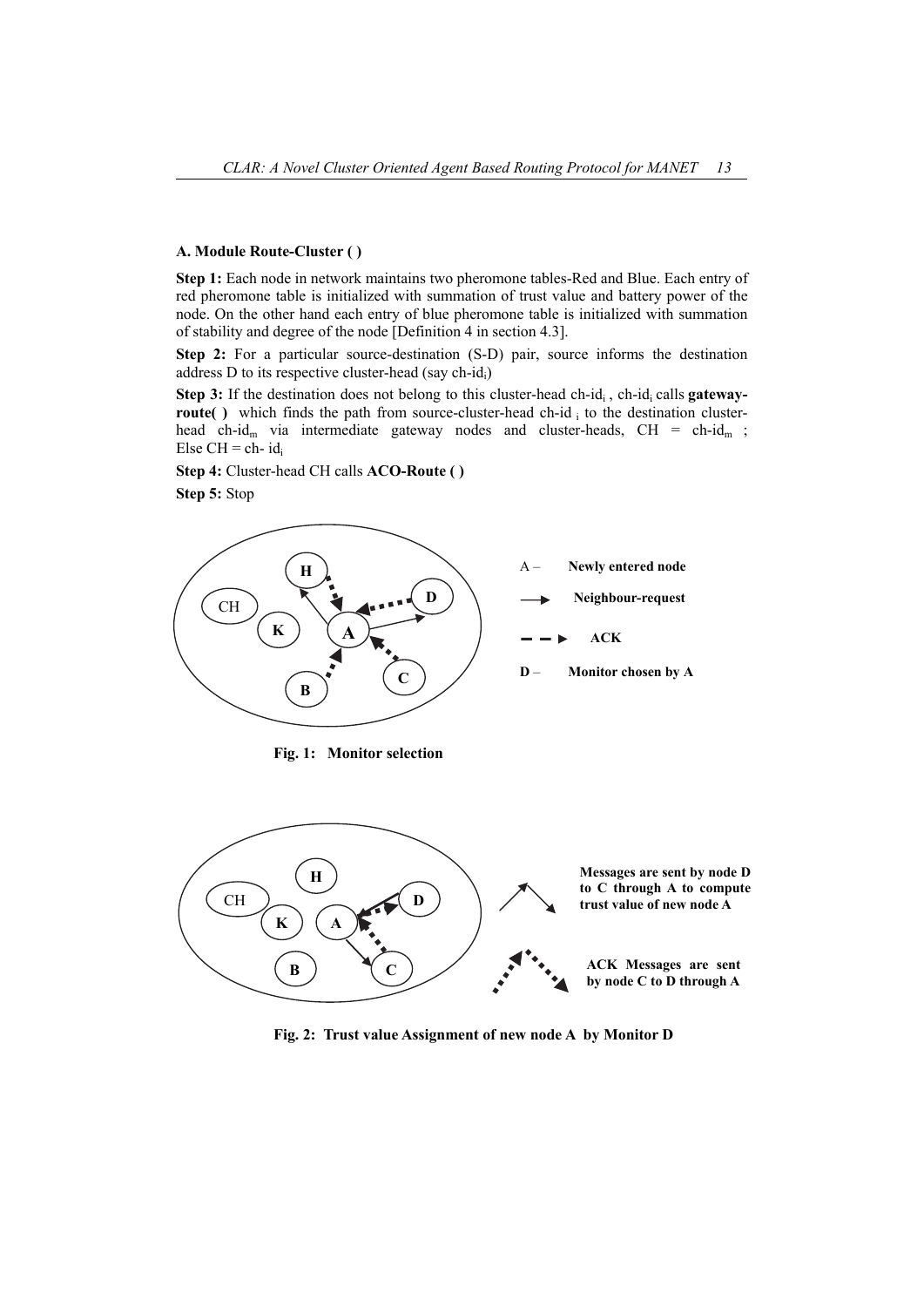

 **Fig. 3: Monitor D sends status of A to cluster head and node A** 

#### **B. Module Gateway-route ( )**

**Step 1:** Cluster-head Ch-id<sub>i</sub> of cluster i communicates the destination address to the respective gateway node(s).

**Step 2:** Gateway node  $G_i$  of i<sup>th</sup> cluster sends ROUTEREQUEST packet to the gateway node  $G_k$  of adjacent (say,  $k^{th}$ ) cluster. G<sub>k</sub> communicates the destination address to its clusterhead  $ch-id_k$ .

**Step 3:** If destination is not present in its cluster, step 1- step 2 will be executed again using the cluster-head Ch-id<sub>k</sub> as the communicating cluster-head and this process will go on till destination-cluster-head is reached.

**Step 4:** Destination–cluster-head returns ACK message to ch-id, backtracking in the same route traversed before.

**Step 5:** Stop

#### **C. Module ACO-Route ( )**

**Step 1:** q is initialized with 0. /\* q stands for number of messages to be sent \*/

**Step 2:** CH initializes variable v with 0 and 1 (in toggling mode) for alternate messages respectively.

**Step 3:** If  $(v=0) / (v=1)$  CH generates red/(blue) ant and calculates probability of concentration of red/(blue) pheromone rprob<sub>CH,j</sub>/(bprob<sub>CH,j</sub>) on each available link between CH and next hop node j using Definition 4 [Section 4.3]. Red/(blue) ant selects link where rprob <sub>CH,j</sub>/ (bprob <sub>CH,j</sub>) is maximum amongst all available links and sends q<sup>th</sup>/ (q+1)<sup>th</sup> message with this link. On any link emanating from CH to next-hop node j if (red  $_{\text{CH,i}}$  + blue  $_{\text{CH,i}}$  >= (rmax + bmax), that link is considered as blocked temporarily. /\* It takes care of reducing congestion in a MANET. \*/

**Step 4:** When red/(blue) ant selects k as the next hop node it deposits red(blue) pheromone between link CH and k. Rate of deposition of pheromone amount is inversely proportional to the cost of the link cost  $_{\text{CH},k}$  which helps ants choose lowest cost path. It is calculated as follows: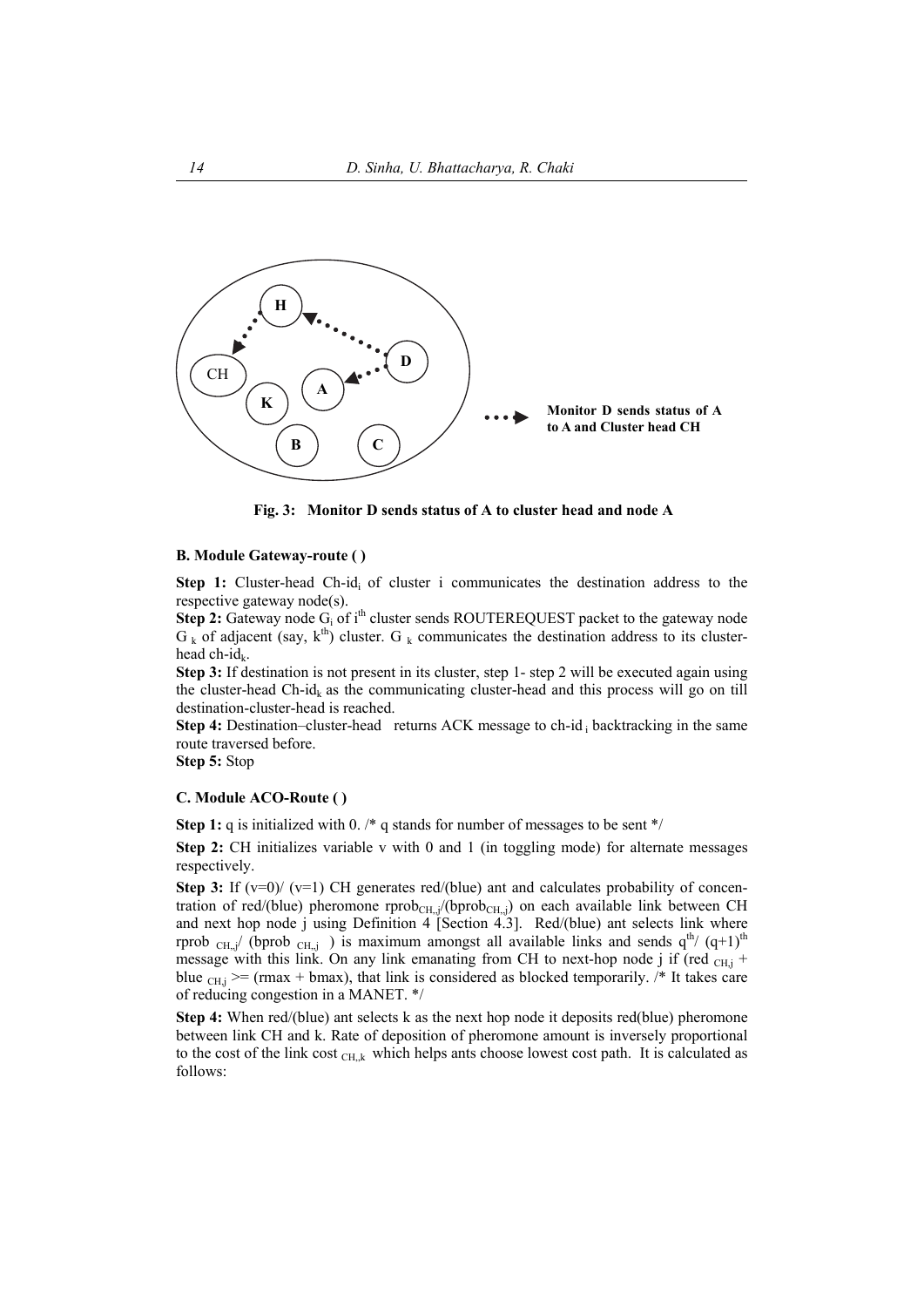$$
red_{CH,k} = red_{CH,k} + \partial / \cos t_{CH,k}
$$
\n(4.7)

$$
blue_{CH,k} = blue_{CH,k} + \partial / \cos t_{CH,k}
$$
\n(4.8)

where  $\partial$  is a constant factor. Best value of  $\partial$  is determined by using trial and error method. **Step 5:** q is incremented. If  $q \le x$  step 4 & 5 are repeated until all messages are sent to nexthop node k from CH.

**Step 6:** Battery power consumed by CH is computed using Definition 3 [Section 4.3]which will be used later for selecting cluster-head in next session.

**Step7:** During execution of step 4-6, step 7 is executed in parallel. After each specific interval, red/(blue) pheromone is evaporated from all available links(j) emanating from CH whose amount is proportional to the  $cost_{\text{CH,i}}$  using following equations:  $(4.9)$ 

$$
red_{CH,j} = red_{CH,j} + \phi / \cos t_{CH,j}
$$
\n<sup>(4.9)</sup>

$$
blue_{CH,j} = blue_{CH,j} + \phi / \cos t_{CH,j}
$$
\n(4.10)

where  $\phi$  is a constant factor. Best value of  $\phi$  is determined by using trial and error method.

**Step 8:** CH is assigned the value of k. Step 3 to step 7 will be executed by next hop node k for each message and battery power consumed by next hop node k is computed by using Definition 3 [Section 4.3]. After each ∆t time interval red/(blue) pheromone is evaporated from all available links(j) whose amount is proportional to the cost  $_{k,j}$  using similar equations mentioned in step 7.

**Step 9:** Step 2 to step 8 are repeated until all messages reach the destination node D.

**Step 10:** Stop

#### **4.4.4. Algorithm CLAR**

Begin

Execute **Assign-weight( )** Execute **Initialize-set-of-clusters( )** to initialize the clusters If any new-node enters in the network, execute **new-entry( )** For source destination pair (S, D) execute **Route-Cluster( )**

End

## **5. Performance evaluation**

Performance of proposed protocol is analyzed using simulation techniques. The various parameters considered for performance evaluation are described in section 5.1 and simulation results are described in section 5.2.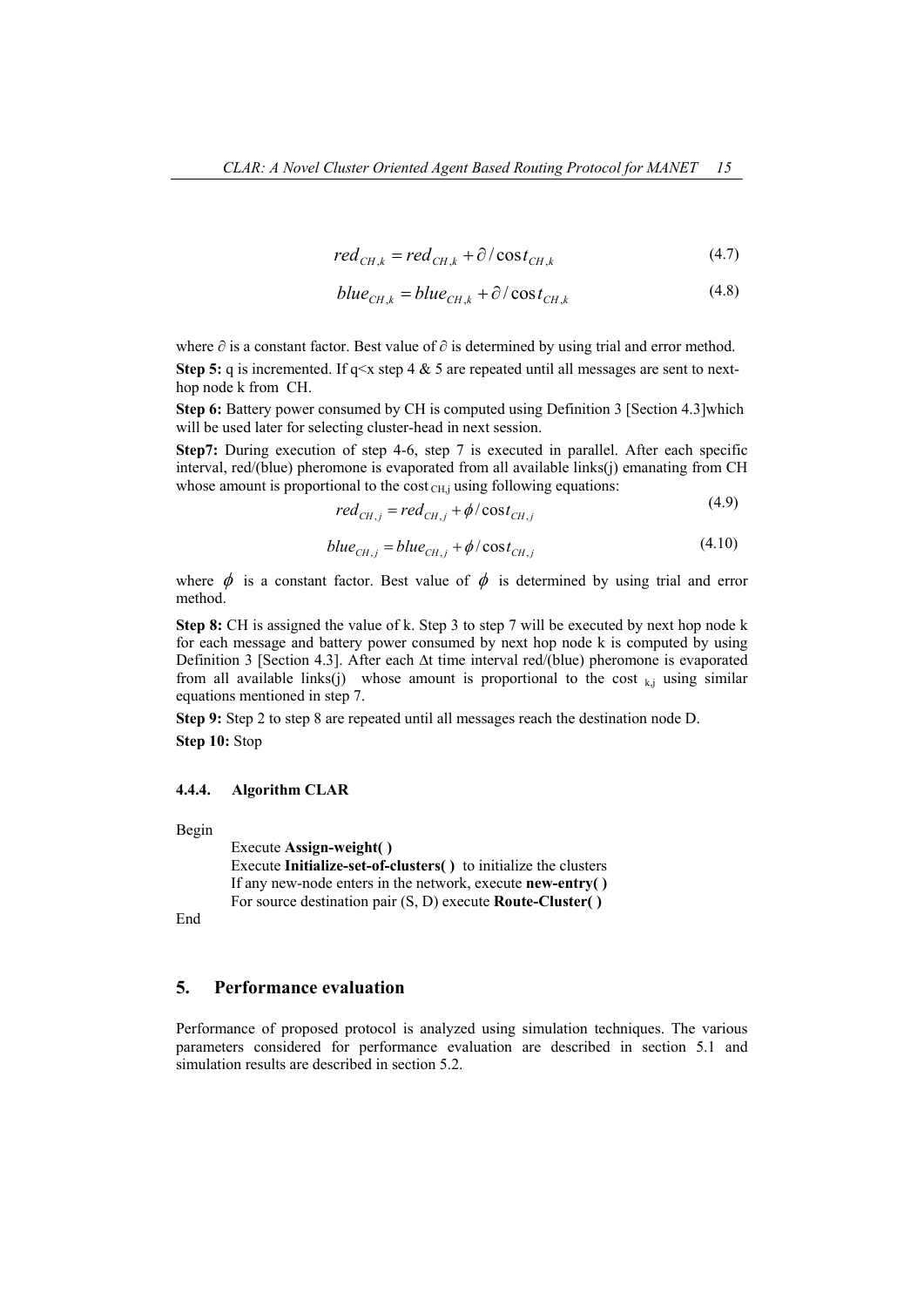## **5.1. Performance metrics**

Performance metrics used to evaluate our proposed protocol are overhead, delivery rate, load, quantity of cluster-heads and number of dominating nodes. Performance of CLAR is compared with three other categories of existing efficient algorithms such as AODV [8], a basic routing protocol CBRP [17], Wu &Li's algorithm [29] and Dominating Set Based Clustering Algorithm [11], three cluster based algorithms and MALBACO [13] and SACO [18], two agent based algorithms. According to basic characteristics of the above stated routing protocols, proposed protocol is compared with others. For this reason, results and comparison of proposed routing protocol with other existing routing protocols are divided into six subsections in section 5.2.2.

## **5.2. Simulation environment and results**

Details regarding simulation are discussed in the following subsections.

## **5.2.1. Simulation setting**

This protocol is simulated in NS2.29. Simulation environment of this protocol is Fedora 9. We use IEEE 802.11 for wireless LAN as MAC layer. The channel capacity of mobile node is 2 Mbps. In our simulation mobile nodes move in a  $600*600$  m<sup>2</sup> region for 125 second simulation time. Mobility model is considered here as random waypoint. It is assumed that each node moves independently with the same average speed 10 m/s and pause time is 0-25 second. No path loss is considered. The network size is varied as 10, 20, 30, 40 and 50 nodes. The simulated traffic is constant bit rate (CBR). Table 1 shows the simulation setting of the network environment.

| Name                                 | Value                 |  |
|--------------------------------------|-----------------------|--|
| Channel                              | Wireless              |  |
| Propagation                          | Two Way               |  |
| Network Interface Type               | Wireless              |  |
| Antenna                              | Omni Antenna          |  |
| No of nodes                          | $10 \text{ to } 50$   |  |
| <b>MAC</b>                           | <b>IEEE 802.11</b>    |  |
| Simulation Area                      | $600*600 \text{ m}^2$ |  |
| <b>Timeout Period</b>                | $3.0$ sec             |  |
| <b>Cluster Contention Interval</b>   | $5.0$ sec             |  |
| Maximum no. of hops in a cluster (r) | 2                     |  |

| Table 1. | <b>Simulation setting</b> |  |
|----------|---------------------------|--|
|----------|---------------------------|--|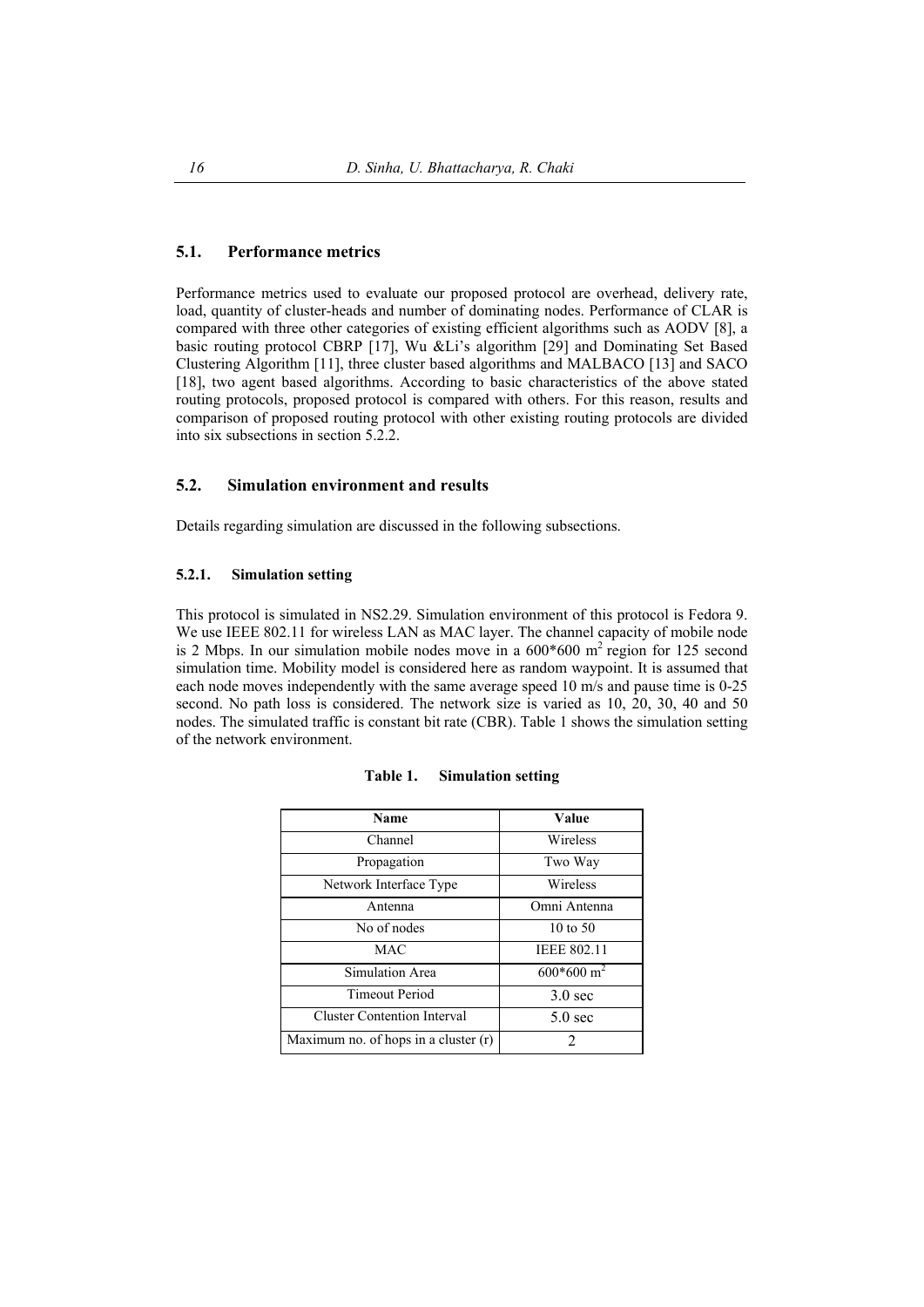## **5.2.2. Results and comparisons**

### **A. Number of dominating nodes vs. number of nodes in CLAR**

Dominating nodes in the network play inevitable role in selecting cluster-heads in the network. When a large number of nodes in the network become dominating nodes, lots of hazards are created in selecting cluster-heads and overhead in the network also increases.



**Fig. 4: Number of dominating nodes vs. number of nodes** 

The graph in Figure 4 shows that as number of nodes increases, number of dominating nodes does not increase rapidly and it remains same and stable when the numbers of nodes vary from 15 to 28. So, number of clusters also does not increase rapidly which leads to less overhead in the system.

### **B. Control packet overhead vs. number of nodes**

This sub-section compares CLAR with CBRP; a well known cluster based routing protocol. In CBRP protocol control packets named as LIVE, CTGATEWAY, ARGATEWAY are used whereas CLAR requires to use three control packets, namely FINDNEIGHBOUR, ACK, NEIGHBOUR REQUEST for cluster formation. On the other hand, routing the protocol CBRP uses the control packets namely RDemand, RResponse, RERR, SEQNUM whereas CLAR uses only ROUTEREQUEST packet.

Thus control packet overhead of CBRP is higher compared to CLAR. Figure 5 shows that performance of CLAR is better compared to CBRP due to its lesser number of control packets.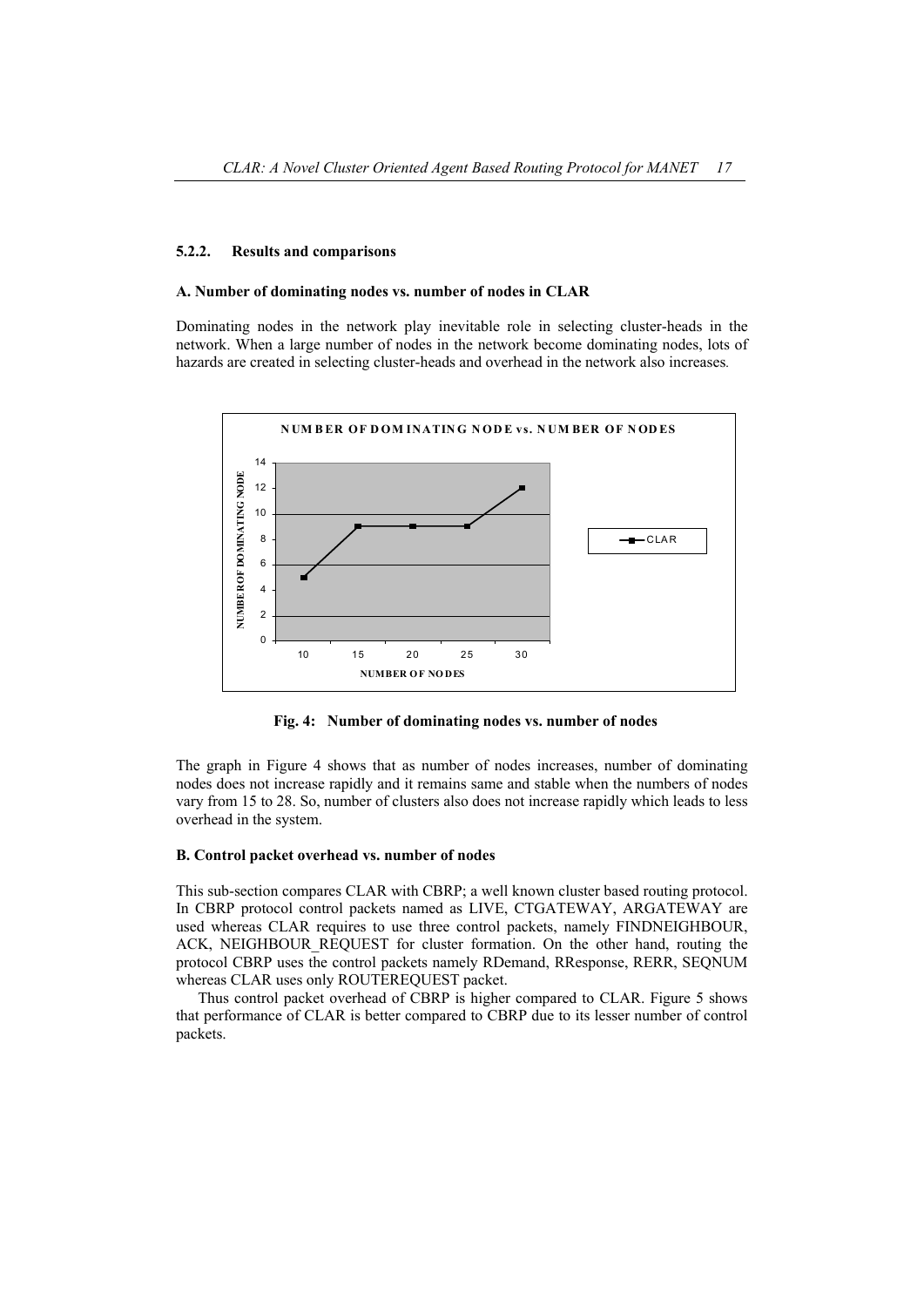#### **C. Delivery rate vs. number of nodes**

This section compares proposed protocol CLAR with AODV and CBRP. AODV and CBRP are known for their routing efficiency in terms of delivery rate. Figure 6 shows this comparison of the proposed protocol with AODV and CBRP.

 AODV is not cluster based routing protocol. In case of cluster-based routing protocols CBRP and CLAR, some time is required for cluster formation and cluster-head selection. Performance of AODV is best in comparison to CBRP and CLAR when number of nodes is small like 20. But when number of nodes in the network is more than 20, delivery rate of CLAR is always better than AODV, since clustering increases efficiency and scalability of routing protocol in mobile ad-hoc networks.



**Fig. 5: Control packet overhead vs. number of nodes** 



 **Fig. 6: Delivery rate vs. number of nodes**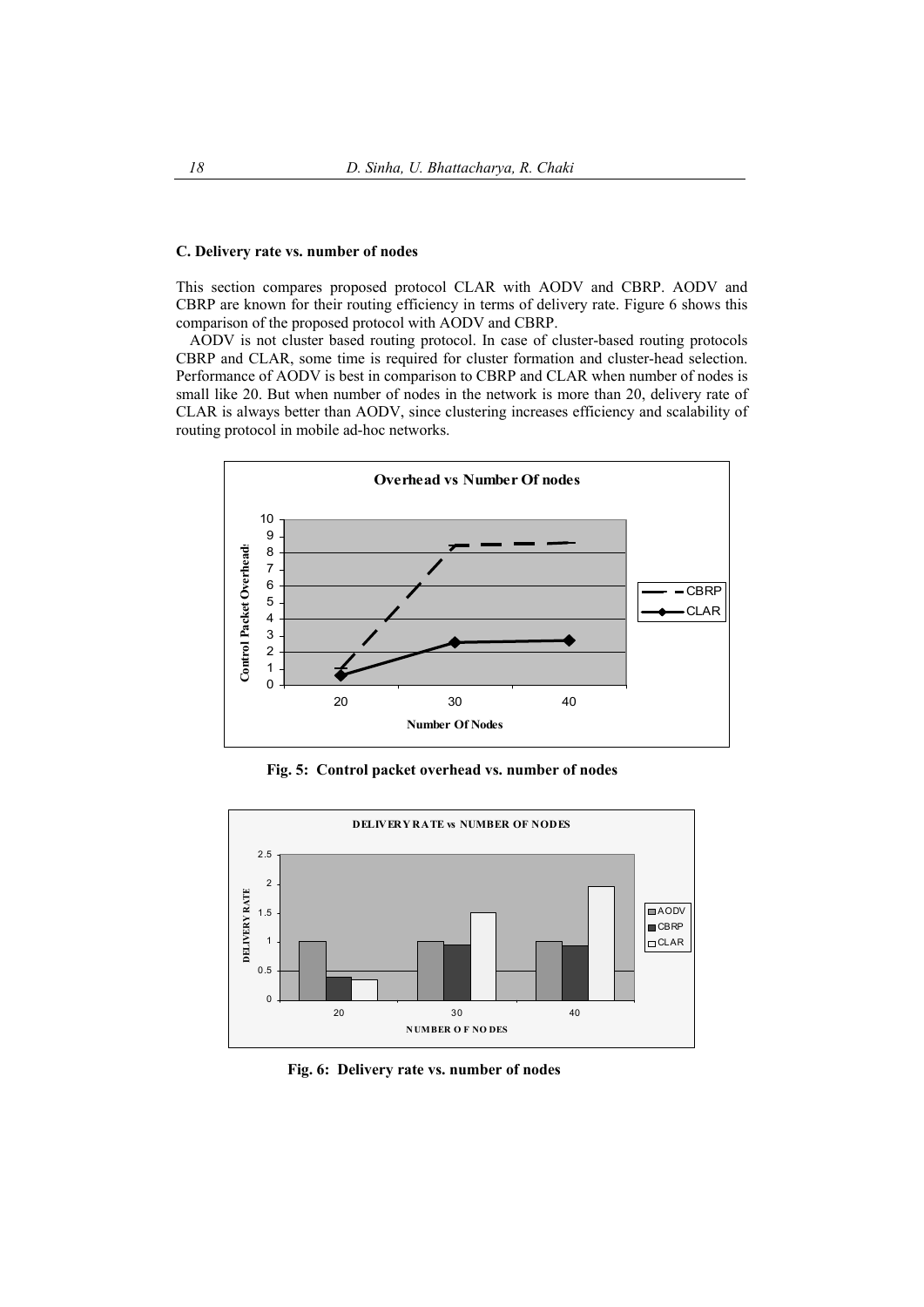On the other hand performance of CLAR is always better than CBRP since CLAR unlike CBRP is based on multi-agent load balanced and congestion controlled routing algorithm.

#### **D. Quantity of cluster-heads vs. number of nodes**

This section compares proposed protocol with Wu  $\&$  Li's algorithm and Dominating Set Based Clustering Algorithm. These two protocols are known for their novelty in clusterhead selections. Main objective of these protocols is to reduce overheads in the network by decreasing the quantity of cluster-heads. Comparison of the proposed algorithm with these algorithms is shown in Figure 7.



 **Fig. 7: Quantity of cluster-heads vs. number of nodes** 

Here, it is found that when number of nodes equals 10 and 20, performance of CLAR is the best amongst three. But when number of nodes equals 30, dominating set based algorithm shows best performance whereas the performance of other two are slightly degraded. When number of nodes in the network is more than 30 performance of proposed protocol CLAR is the best amongst three. The overall performance of CLAR is far better than Wu & Li's algorithm and Dominating set based clustering algorithm for MANETs.

Wu & Li's algorithm and Dominating set based clustering algorithm are based on finding minimal connected dominating sets for selection of cluster-head. In this proposed algorithm CLAR, selection of dominating nodes are made on the basis of four parameters such as its trust value, battery power, degree and stability which make selection of reliable and stable cluster-heads. For this reason in this proposed protocol number of cluster-heads is less compared to other two routing protocols.

### **E. Delivery rate vs. load**

Both SACO and MALBACO are used for balancing load in the MANET. Proposed protocol CLAR is compared to both of these algorithms and the result is shown in Figure 8.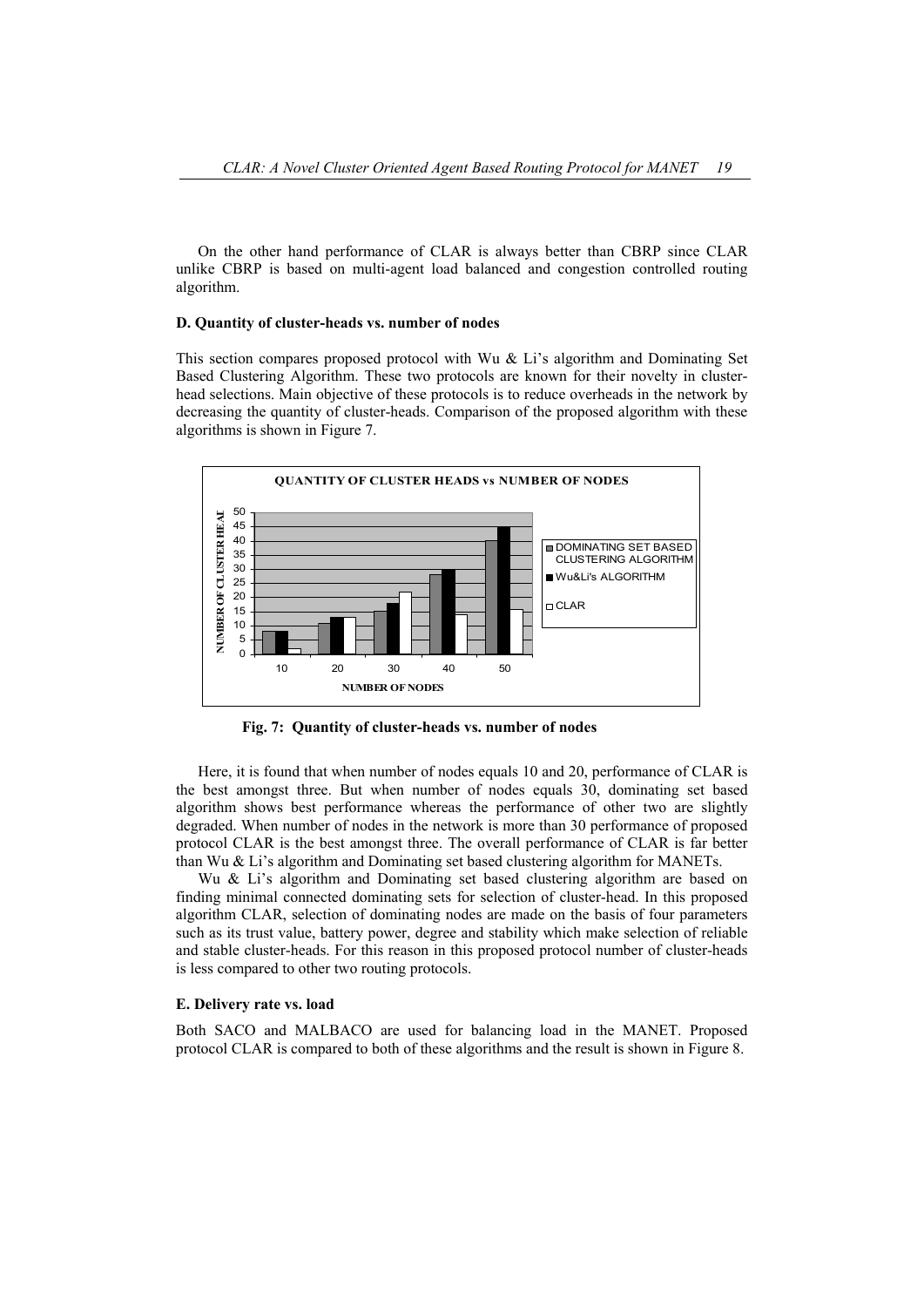Proposed protocol CLAR is a cluster oriented multi agent based routing protocol which balances load and controls congestion in the network. MALBACO is the multi agent based routing protocol only. When load in the system varies from 2 to 6 MALBACO is better than CLAR, but as the load increases CLAR shows better performance. This arises because clustering increases routing efficiency and scalability in the network. SACO is a single agent based routing protocol. For the same reason described above behavior of proposed protocol remains same as before. So, overall performance of proposed protocol is better than both SACO and MALBACO when load increases in the network.



 **Fig. 8: Delivery rate vs. load** 

## **6. Conclusion**

Proposed protocol combines clustering approach with agent based approach. This protocol selects stable and reliable cluster-heads and gateway nodes. Cluster formation, stable and reliable cluster-head selection, gateway node selection are main objectives of this clustering approach. On the other hand routing in this protocol is implemented applying agent based ACO technique. Here two different colored ants are used for balancing load and reducing congestion in the network. Thus this protocol takes the advantages of both cluster based approach and agent based ant colony optimization technique and applies it successfully in **MANET** 

It has been observed that number of dominating nodes in CLAR does not increase rapidly with increase in number of nodes in MANET. This result ensures that number of clusters also does not increase rapidly with increase in number of nodes and in turn overhead remains low in the network. In terms of control packet overhead, CLAR has shown better result than CBRP, another cluster based routing protocol.

AODV and CBRP are known for their routing efficiency in terms of delivery rate. From the results discussed in section 5, it is clear that performance of CLAR is better than CBRP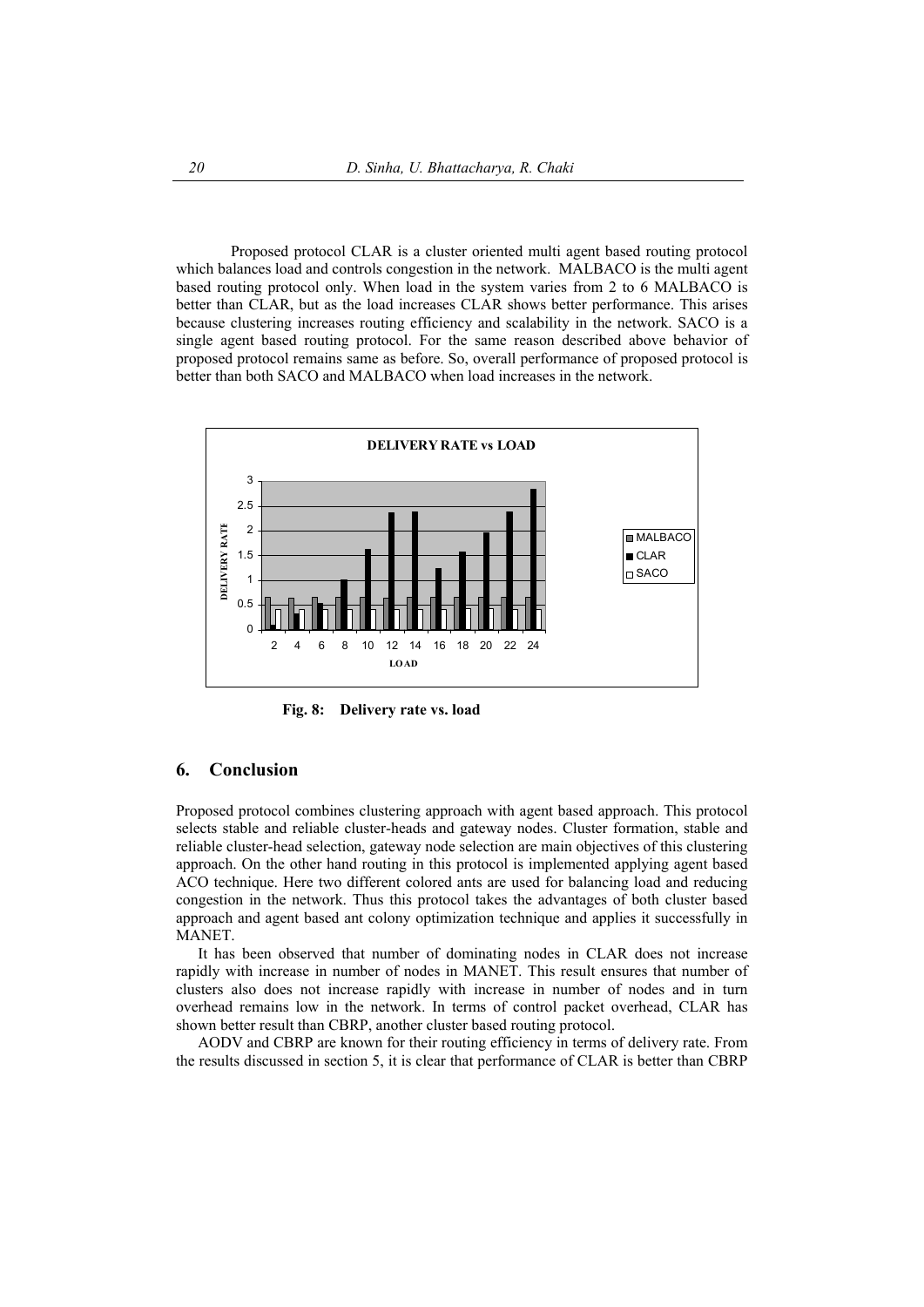and AODV in terms of delivery rate. Wu & Li's algorithm and Dominating Set Based Clustering Algorithm are known for their efficient selection of cluster-head. Main objective of these protocols is to reduce overheads in the network by keeping the quantity of clusterheads low. In this proposed algorithm CLAR, selection of dominating nodes are made on the basis of four parameters such as its trust value, battery power, degree and stability which lead to selection of reliable, stable and powerful cluster-head and gateway nodes in a cluster. It has been noted from our simulation results that number of cluster-heads in CLAR protocol is less than these two protocols mentioned above. SACO and MALBACO are used for balancing load in the MANET. Overall performance of CLAR is better than both SACO and MALBACO when load increases in the network.

At last but not least simulation results prove that the proposed protocol combines merits of both clustering approach and agent based approach. The proposed algorithm chooses most reliable and stable node as cluster head depending on four criteria i.e.: stability, battery power, degree, and trust value of the node. This proves to be beneficial for the stability and the reliability of clusters in a dynamic network. Multiple agents are deployed using the concept of ant colony optimization for more efficient packet routing and balancing load throughout the network. Simulation results of proposed protocol ensure efficient packet delivery even in presence of high load in the network.

**Acknowledgement:** We do acknowledge the invaluable suggestions made by the reviewers in improving the quality of the paper.

## **References**

- [1] A. Majumder, N. Sarma, *DEMAC: A Cluster-Based Topology Control for Ad Hoc Networks*, IJCSI International Journal of Computer Science Issues, Vol. 7(5), 2010.
- [2] B. Elbihiri, R. Saadane, D. Aboutajdine, *Stochastic and Equitable Distributed Energy Efficient Clustering*, Int. J. Adhoc and Ubiquitous Computing, Vol. 7(1), 2011.
- [3] C. Liu, J. Wu, *Scalable Routing In Delay Tolerant Network* in Proc. ACM MObiHOC, 2007.
- [4] C. Deverapalli, L. Joiner, S-M. Yoo, H. Choo; *Performance Comparison of Various Routing Protocols in Mobile Ad Hoc Networks*; International Conference on Wireless Networks; LasVegas, Nevada, USA, 2002.
- [5] C. E. Parkins, P. Bhagwat; *Highly Dynamic Destination Sequence Distance Vector Routing (DSDV) for Mobile Computers*, Proceedings of ACM SIGCOMM,1994.
- [6] C. Cheng, R. Reley, S.P.R. Kumar, J.J. Garcia-Luna-Aceves; *A loop-free extended Bellman-Ford routing protocol without bouncing effect*; ACM Computer Communications Review, 1989.
- [7] C. E.Perkins, *Ad-hoc on-demand distance vector routing*, MILCOM '97 panel on Ad Hoc Networks, 1997.
- [8] C. E. Perkins, E. M. Belding-Royer, and S. R. Das, *Ad hoc On-Demand Distance Vector (AODV) Routing,* IETF Internet Draft, 2003.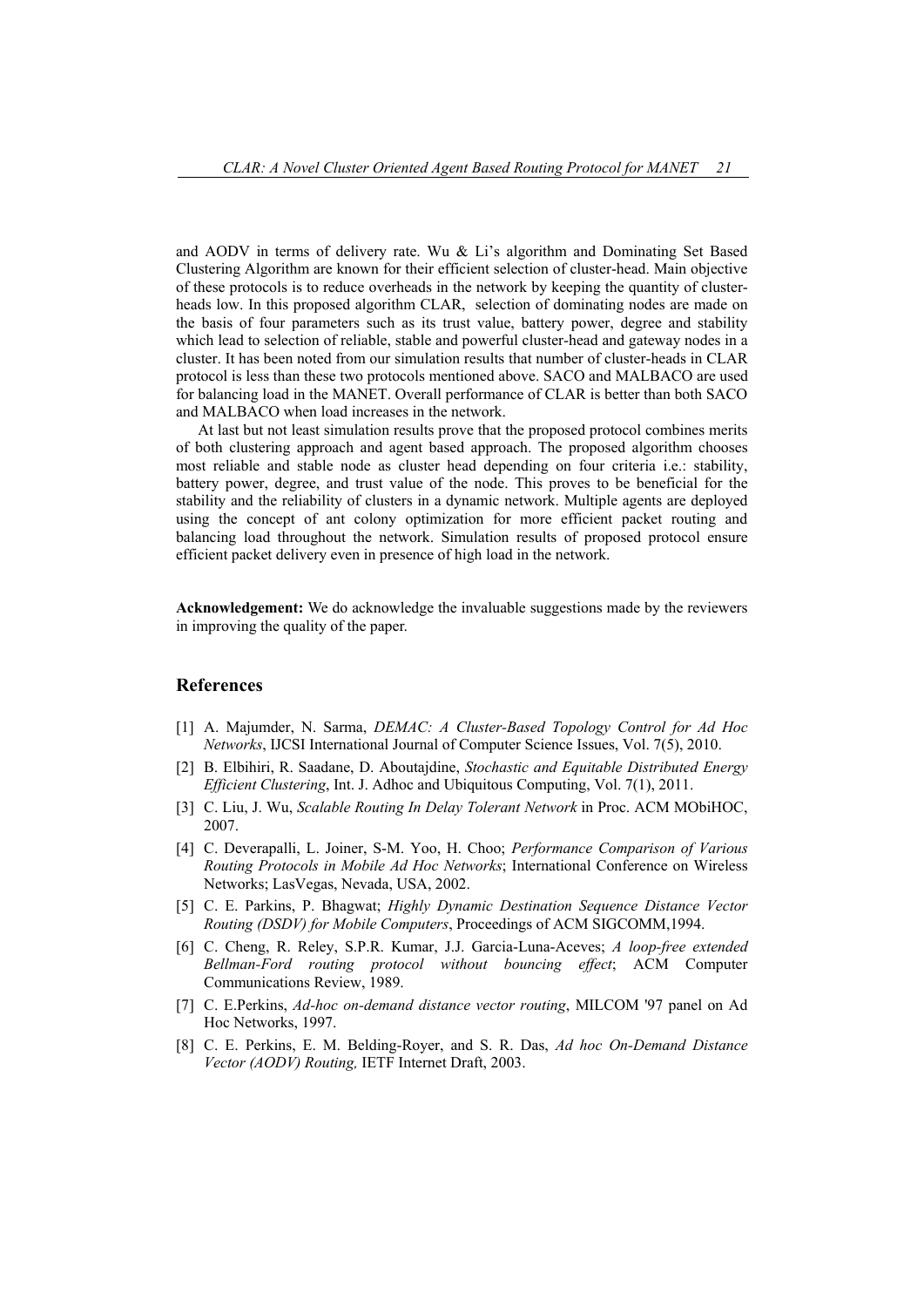- [9] D.B. Johnson, D.A. Maltz; *Dynamic Source Routing in Ad Hoc Wireless Networks*, Mobile Computing, edited by Tomasz Imielinski and Hank Korth, 1997, pp. 153-181.
- [10]D. Cokuslu, K. Erciyes *A Dominating Set Based Clustering,Algorithm for MobileAd HocNetworks,* MASCOTS '07 Proceedings of the 15<sup>th</sup> International Symposium on Modeling, Analysis, and Simulation of Computer and Telecommunication Systems, 2007.
- [11] D. Sinha, R. Chaki, *LCRACO- A New Load and Congestion Control Routing Based On Ant Colony Optimisation*, 11<sup>th</sup> IEEE International Conference on Computer and Information Technology (ICCIT 2008 ), 2008.
- [12] D. Sinha**,** R. Chaki, *MALBACO A New Multi-Agent Load Balanced Ant Colony Optimization Algorithm for MANETs*, 8<sup>th</sup> International Conference On Computer Information System and Industrial Management Application, 2009.
- [13] D. Sinha, R. Chaki, *SRCHS A Stable Reliable Cluster-head Selection Protocol*, accepted in WiMo-2011, Springer Communications in Computer and Information Science (CCIS) Series, Issue June, 2011.
- [14] F. Ducatelle, G. De Caro, L.M. Gamardella, *Ant Agents For Hybrid Multipath Routing in MANETs,* IDSIA, Galleria2, CH-6928 Manno-Lugano, Switzerland, 2005.
- [15] H. Dang, H. Wu, *Clustering and Cluster based routing protocol for Delay- Tolerant Mobile Networks*, IEEE Transactions On Wireless Communications, Vol. 9, June 2010.
- [16] M. Gerla and J.Tasai, *Multicluster, mobile ,multimedia radio network*, ACM-Baltzer Journal of Wireless Networks, 1997.
- [17] M Dorrio,G Di Caro, *Mobile Agents For Adaptive Routing*, 31st International Conference Hawaii, 1998.
- [18] M. Jiang, J. Li, Y.C. Tay, *Cluster Based Routing Protocol(CBRP)*, Functional Specification Internet Draft, draft-ieft-manet-cbrp.txt, 1999.
- [19] M. Gunes, U. Sorges, I. Bouazizi, *ARA- the ant colony based routing algorithm for MANET*, Workshop on Ad-hoc Networks, ICPP Proc of the 2002.
- [20] M. Towhidul, P. Thulasiraman, R.K. Thuladiram, *A parallel ant colony optimization algorithm for all pair routing in MANETs*, IEEE 2010.
- [21] M.H. Mamoun *A new proactive routing algorithm for MANET*, International Journal of Academic Research, 2010.
- [22] P. Krishna, N. H. Vaidya, M. Chatterjee, D.K. Pradhan, *Cluster Based Routing Protocol,* ACM SIGCOMM Computer Communication Review, 1997.
- [23] R. Kaur, R.S. Dhillon, H.S. Sohal, A.S. Gill, *Load balancing of Ant Based Algorithm in MANET*, IJCST, 2010.
- [24] S. Rajagopalam, C. Shen, *A Routing Suite for Mobile Ad hoc Networks using Swarm Intelligence*, Department of Computer and Information Sciences, University of Delaware, Newark, 2003.
- [25] S. Karunakaran, P. Thangara *An adaptive weighted cluster based routing (AWCBRP) protocol for mobile ad-hoc networks,* Journal WSEAS Transactions On Communication, Vol. 7, 2008.